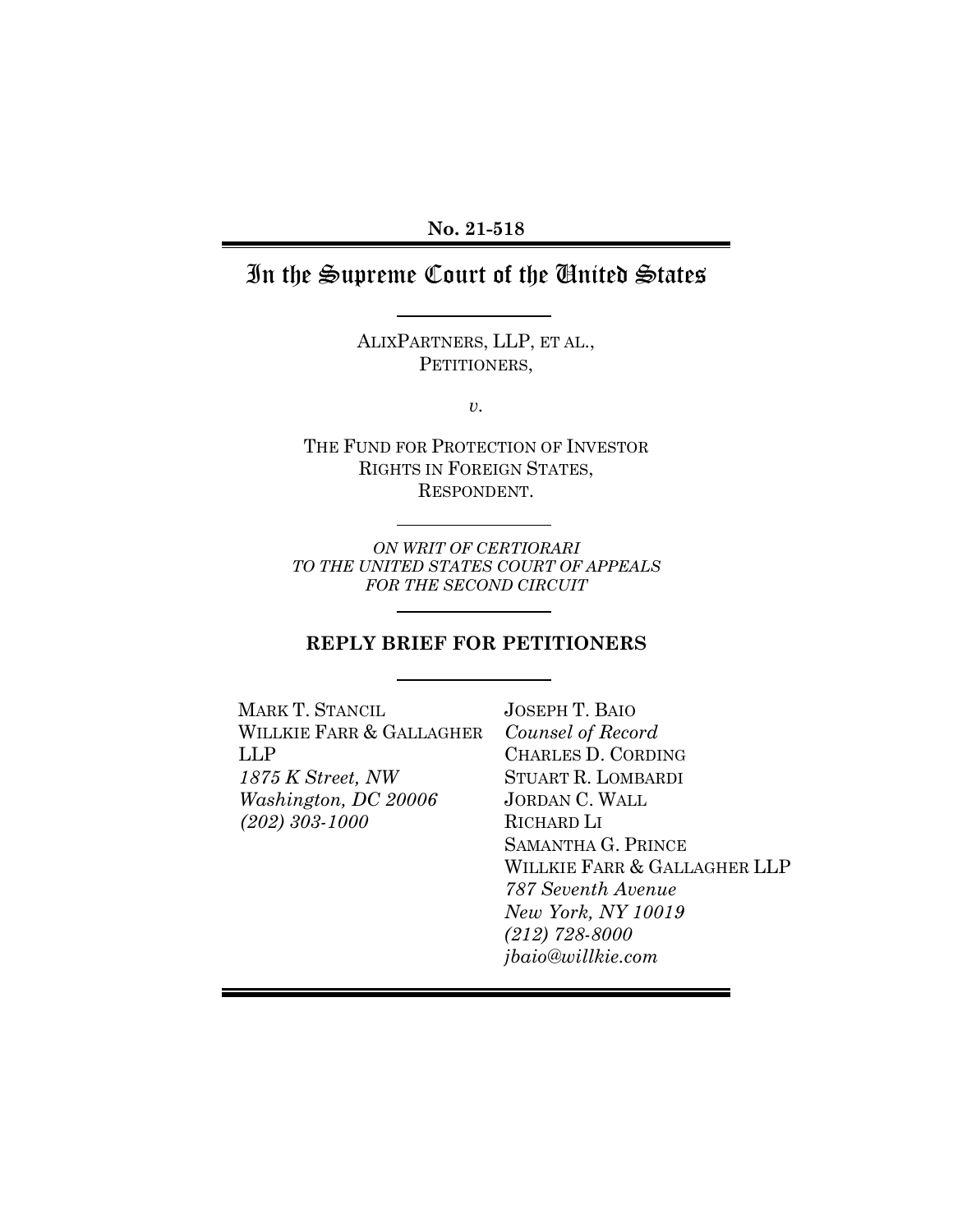# **TABLE OF CONTENTS**

| I. THE COURT SHOULD REJECT<br>RESPONDENT'S ARGUMENT THAT THE<br>AD HOC ARBITRATION PANEL<br>CONSTITUTES A "FOREIGN OR<br><b>INTERNATIONAL TRIBUNAL" UNDER</b>                 |  |  |  |  |
|-------------------------------------------------------------------------------------------------------------------------------------------------------------------------------|--|--|--|--|
| II. RESPONDENT'S ARGUMENTS ON THE<br>EXISTENCE AND TERMS OF THE TREATY<br>DO NOT TRANSFORM THE AD HOC<br>ARBITRATION PANEL INTO A "FOREIGN<br>OR INTERNATIONAL TRIBUNAL."  10 |  |  |  |  |
| <b>III. RESPONDENT'S ATTEMPT TO</b><br>HARMONIZE ITS CONSTRUCTION OF<br>§ 1782 WITH THE FEDERAL ARBITRATION<br>20                                                             |  |  |  |  |
|                                                                                                                                                                               |  |  |  |  |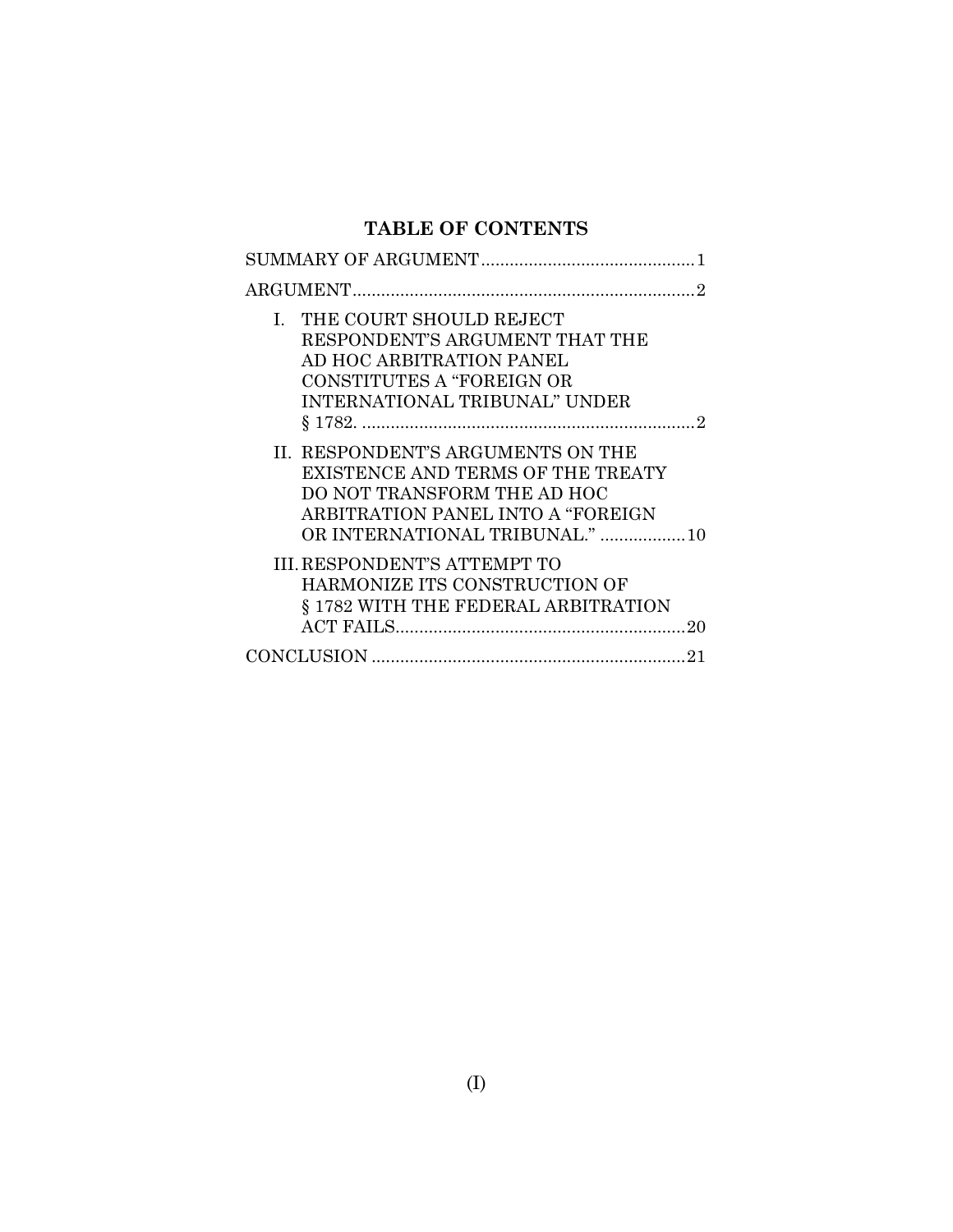#### **TABLE OF AUTHORITIES**

# **Cases Page(s)** *Azar v. Allina Health Servs.,* 139 S. Ct. 1804 (2019)....................................... 19 *Bailey v. United States,* 516 U.S. 137 (1995).................................. 5, [6,](#page-10-0) 8[-9](#page-13-0) *BG Group PLC v. Republic of Argentina,* 572 U.S. 25 (2014)................................. [10,](#page-16-0) [11,](#page-16-1) [12](#page-17-0) *In re Chevron Corp.,* 633 F.3d 153 (3d Cir. 2011) .............................. [14](#page-19-0) *In re Chevron Corp.,* 709 F. Supp. 2d 283 (S.D.N.Y. 2010)................ [14](#page-19-1) *Chevron Corp. v. Berlinger,* 629 F.3d 297 (2d Cir. 2011) .............................. [14](#page-19-2) *Child Labor Tax Case,*  259 U.S. 20, 38 (1922)....................................... 19 *Intel Corp. v. Advanced Micro Devices, Inc.,* 542 U.S. 241 (2004)....................................*[passim](#page-7-2) Islamic Republic of Pak. v. Arnold & Porter Kaye Scholer LLP,* No. 18-103 (RMC), 2019 U.S. Dist. LEXIS 61780 (D.D.C. Apr.10, 2019)............................. [15](#page-20-0) *OJSC Ukrnafta v. Carpatsky Petroleum Corp.,* 3:09 MC 265, 2009 U.S. Dist. LEXIS 109492

(D. Conn. Aug. 27, 2009)................................... [15](#page-20-1)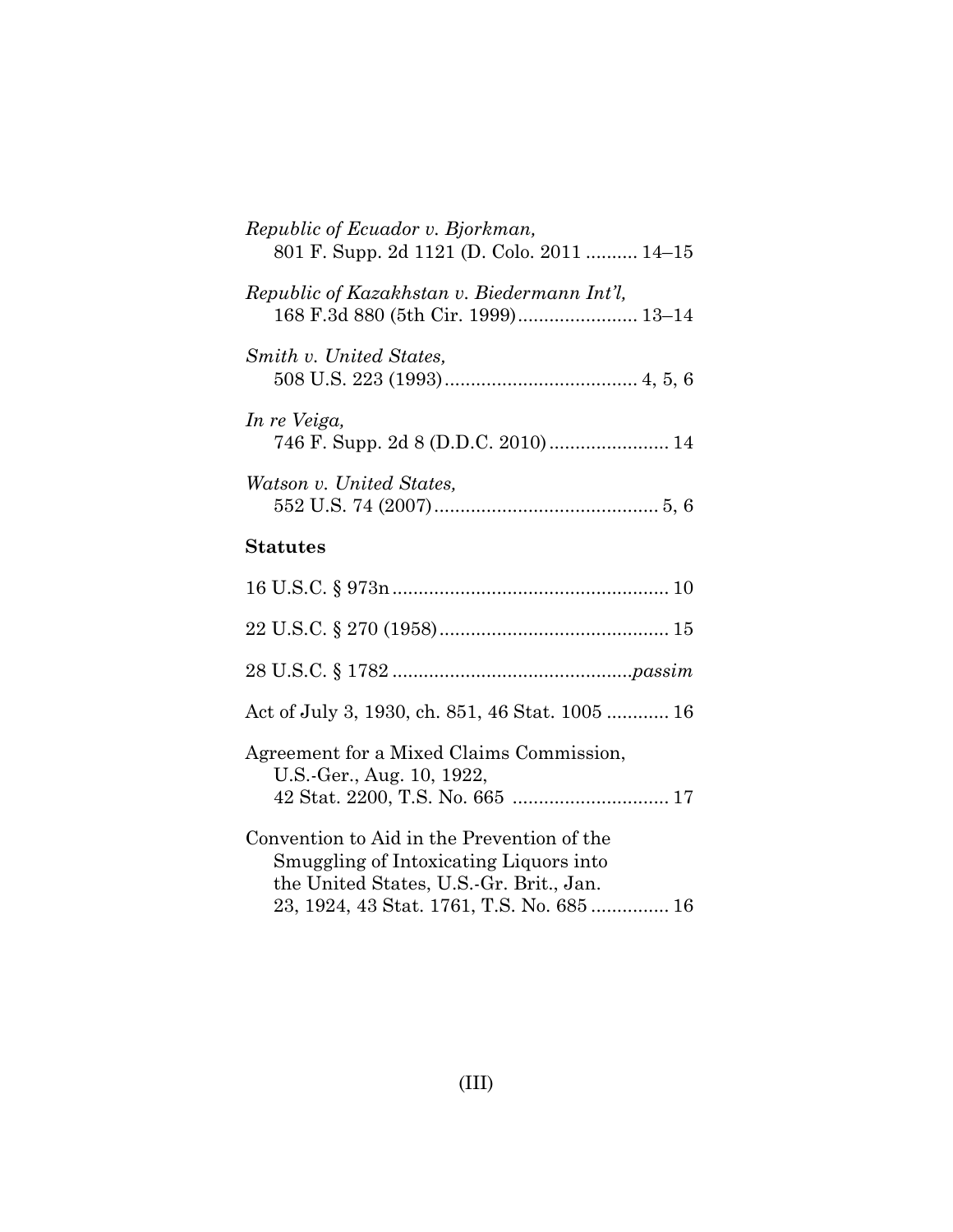# **Other Authorities**

| Edwin M. Borchard, Opinions of the Mixed<br>Claims Commission, United States and<br>Germany (Part II), 20 Am. J. Int'l L., 69    |  |  |
|----------------------------------------------------------------------------------------------------------------------------------|--|--|
|                                                                                                                                  |  |  |
| George Schwarzenberger, Present-Day<br>Relevance of the Jay Treaty Arbitrations,<br>53 Notre Dame L. Rev., 715, 720-21 (1978) 18 |  |  |
| Hans Smit, Assistance Rendered by the                                                                                            |  |  |
| United States in Proceedings Before                                                                                              |  |  |
| International Tribunals, 62 Colum. L.                                                                                            |  |  |
|                                                                                                                                  |  |  |
| O. Thomas Johnson Jr. & Jonathan<br>Gimblett, From Gunboats to BITs: The                                                         |  |  |
| Evolution of Y.B. on Int'l Inv. L. & Pol'y                                                                                       |  |  |
|                                                                                                                                  |  |  |
| Joseph Conrad Fehr, Work of the Mixed                                                                                            |  |  |
| Claims Commission, 25 A.B.A. J. 845,                                                                                             |  |  |
|                                                                                                                                  |  |  |
| Nancy G. Skoglund, <i>The I'm Alone Case: A</i><br>Tale from the Days of Prohibition, 28 U.                                      |  |  |
|                                                                                                                                  |  |  |
| I'm Alone - Joint Interim Report of the                                                                                          |  |  |
| Commissioners, dated the 30 <sup>th</sup> June,                                                                                  |  |  |
|                                                                                                                                  |  |  |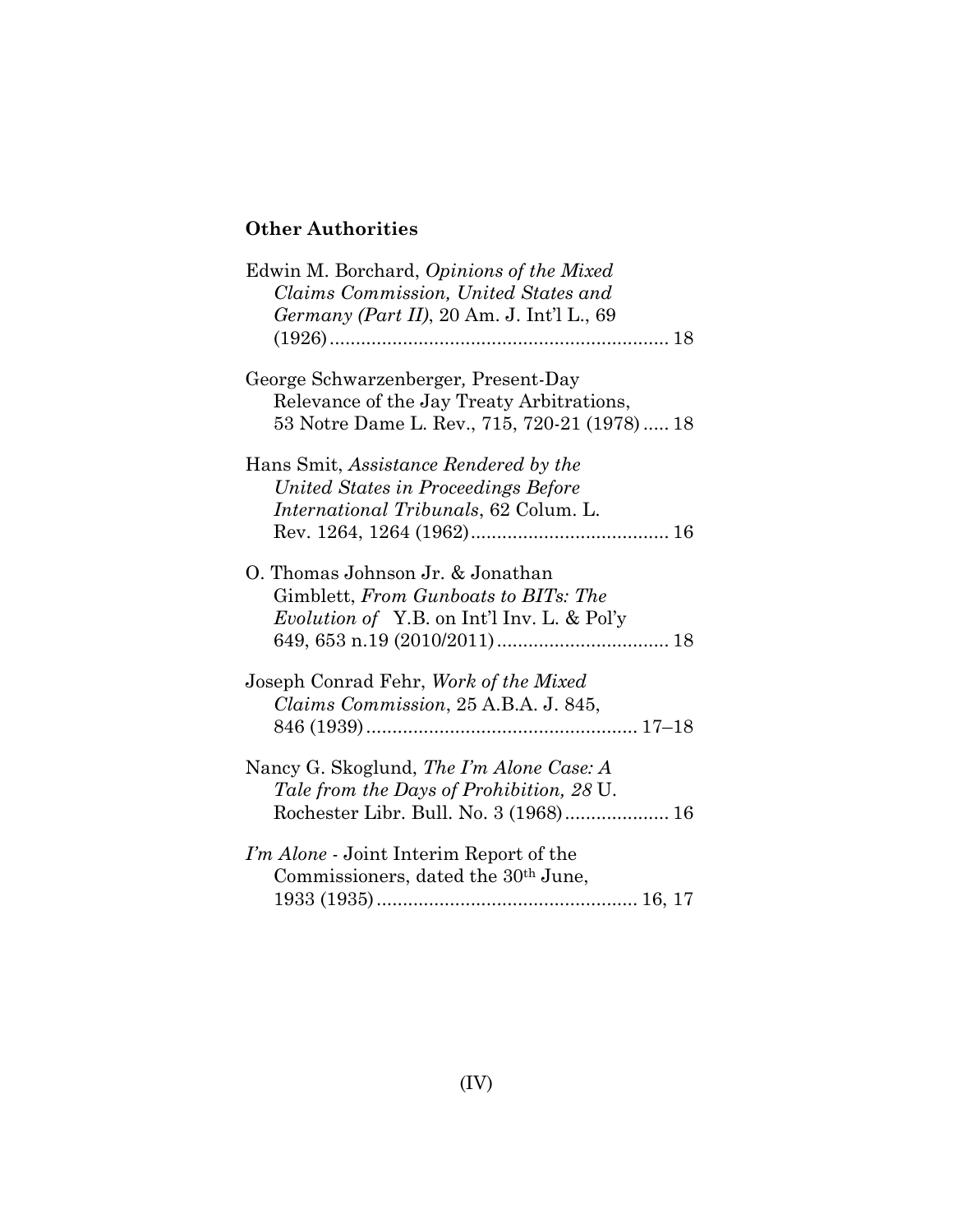| Reports of International Arbitral Awards - |  |
|--------------------------------------------|--|
| Mixed Claims Commission (United            |  |
| <i>States and Germany</i> ), Volume VII,   |  |
| Historical Note, 5 (1 Nov. 1923-30 Oct.    |  |
|                                            |  |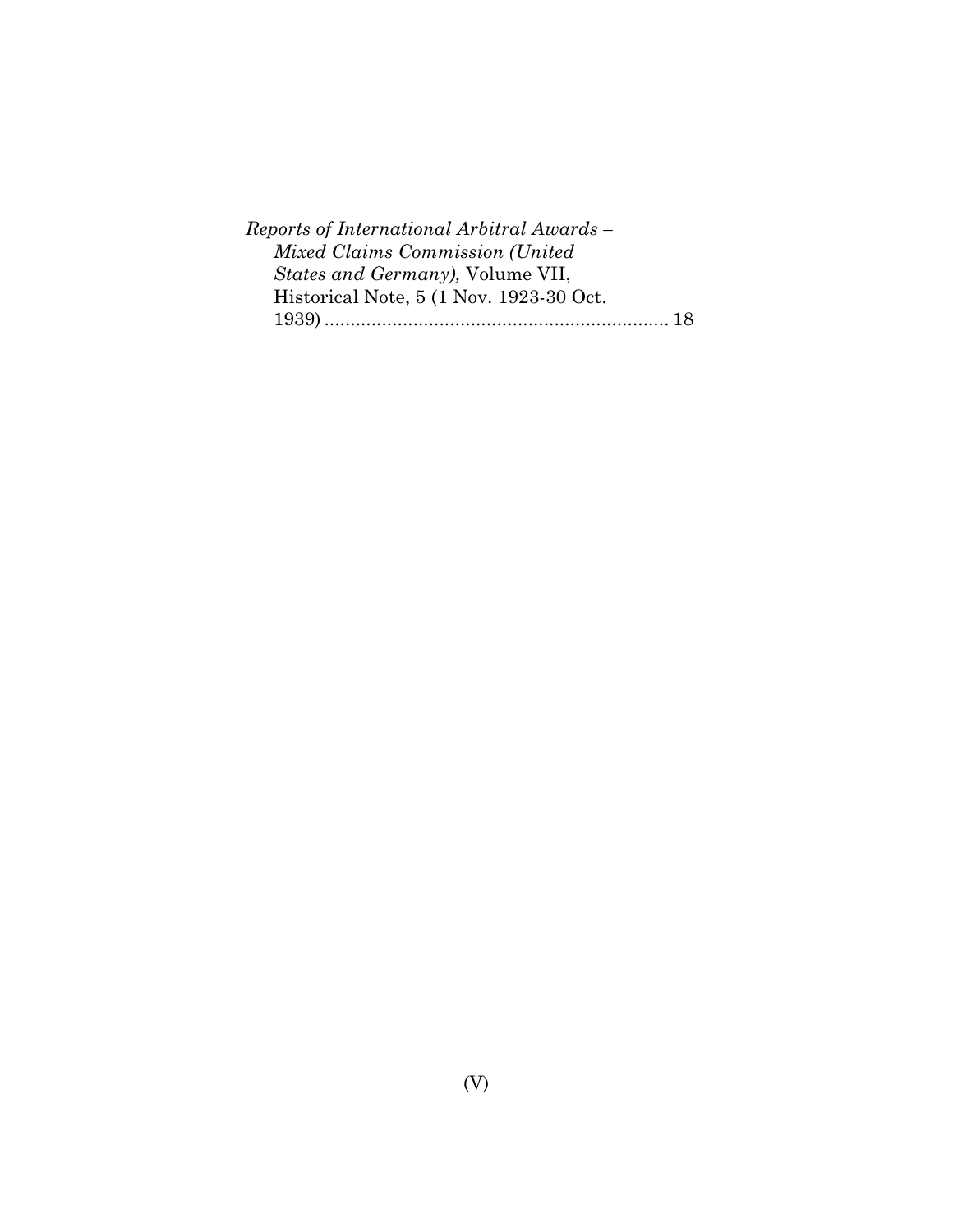#### **SUMMARY OF ARGUMENT**

<span id="page-6-0"></span>Respondent's brief starts with three false premises and builds to a false conclusion. First, Respondent offers nothing beyond its own say-so to support the assertion that "tribunal" and "international tribunal" are "general" terms as they are used in § 1782 and should therefore be construed broadly. To the contrary, the text, statutory context, statements by the Rules Commission and Congress, and decisions of this Court demonstrate that the amendment to § 1782 was designed to reach a proceeding before governmental entities exercising the authority of one or more sovereigns. The Arbitration here is no such proceeding.

Second, nothing in the statute or this Court's cases suggests, as Respondent contends, that Petitioners have the burden of demonstrating that Congress made an exception to these general terms by expressly carving out ad hoc arbitral bodies like the panel of private arbitrators handling the Arbitration. *Id.* at 18.

Third, Respondent's repeated assertions that the Treaty between Lithuania and Russia "create[d]" or "constituted" the ad hoc panel that is adjudicating its claims in the Arbitration is simply wrong. Resp. Br. at 15, 34. The Treaty established Lithuania's consent to participate in an ad hoc arbitration *if* Respondent later elected to proceed with arbitration to resolve a dispute, which it did. The Treaty itself, therefore, "created" neither the agreement between the parties to arbitrate the dispute, nor the panel that will finally resolve that dispute. Rather, that body was created by the two parties selecting the members as parties do in typical private arbitrations. In addition, the treaties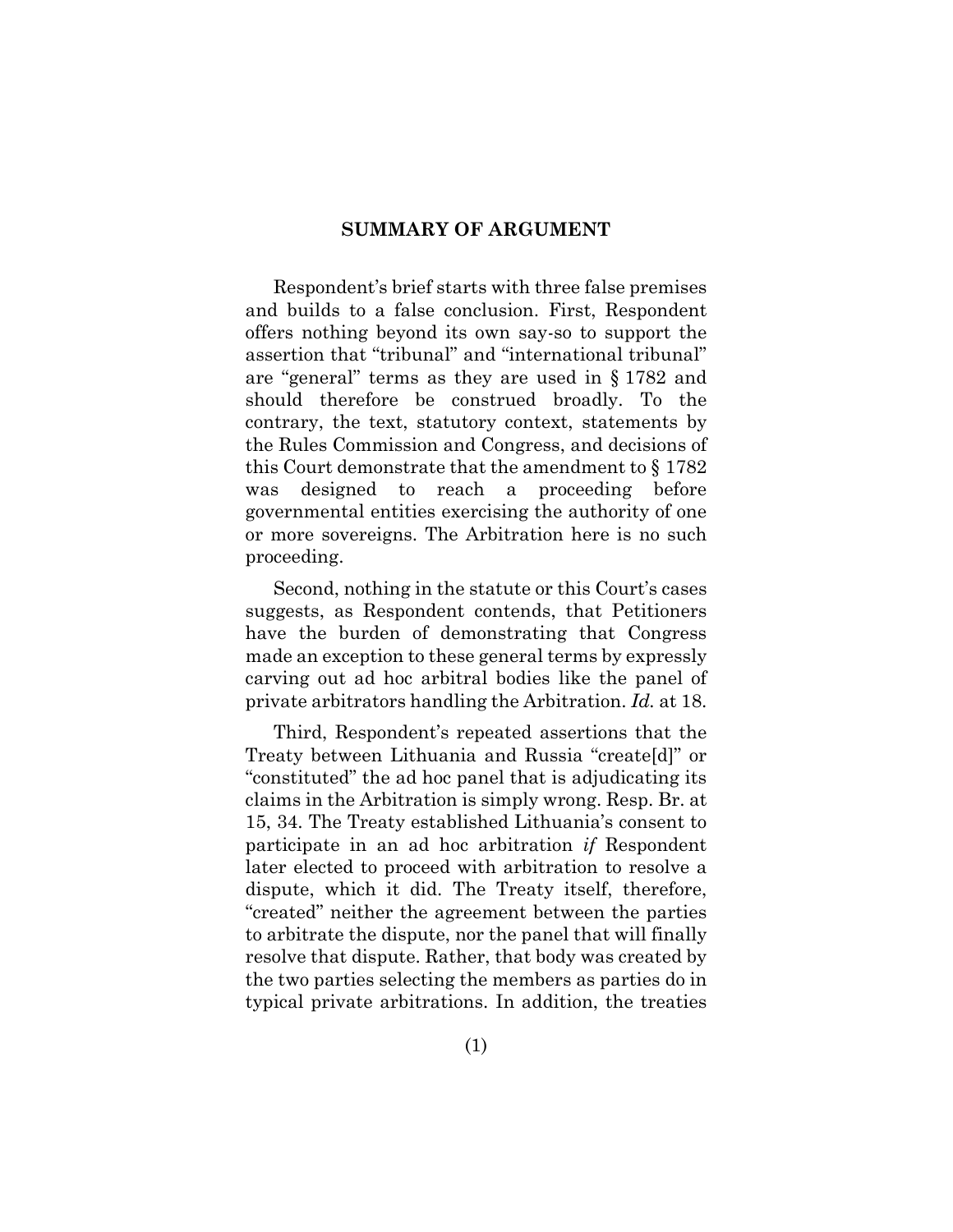and Commissions that Respondent identifies as exemplars serve only to undermine Respondent's position.

Stripped off its false premises, Respondent's argument collapses entirely. There is overwhelming evidence that Congress intended the term "foreign or international tribunal" would reach only a governmental entity exercising governmental authority.

#### **ARGUMENT**

<span id="page-7-1"></span><span id="page-7-0"></span>**I. THE COURT SHOULD REJECT RESPONDENT'S ARGUMENT THAT THE AD HOC ARBITRATION PANEL CONSTITUTES A "FOREIGN OR INTERNATIONAL TRIBUNAL" UNDER § 1782.**

A. A centerpiece of Respondent's brief is the assertion that Congress purposefully used a "general term" in its 1964 amendment to § 1782, thereby imposing a burden on Petitioners to establish that the ad hoc panel conducting the Arbitration is not a "foreign or international tribunal." Resp. Br. at 18–22 (citations omitted). To the extent the decisions upon which Respondent relies speak to this fundamental interpretive question, however, they undermine Respondent's position.

<span id="page-7-2"></span>1. For starters, *Intel Corp. v. Advanced Micro Devices, Inc.*, 542 U.S. 241 (2004), does not state—or even suggest—that the provision of § 1782 under review (or any part of it) is a "general term" that should be construed broadly. Indeed, in its consideration of whether the DG-General and European Commission were acting as a "foreign or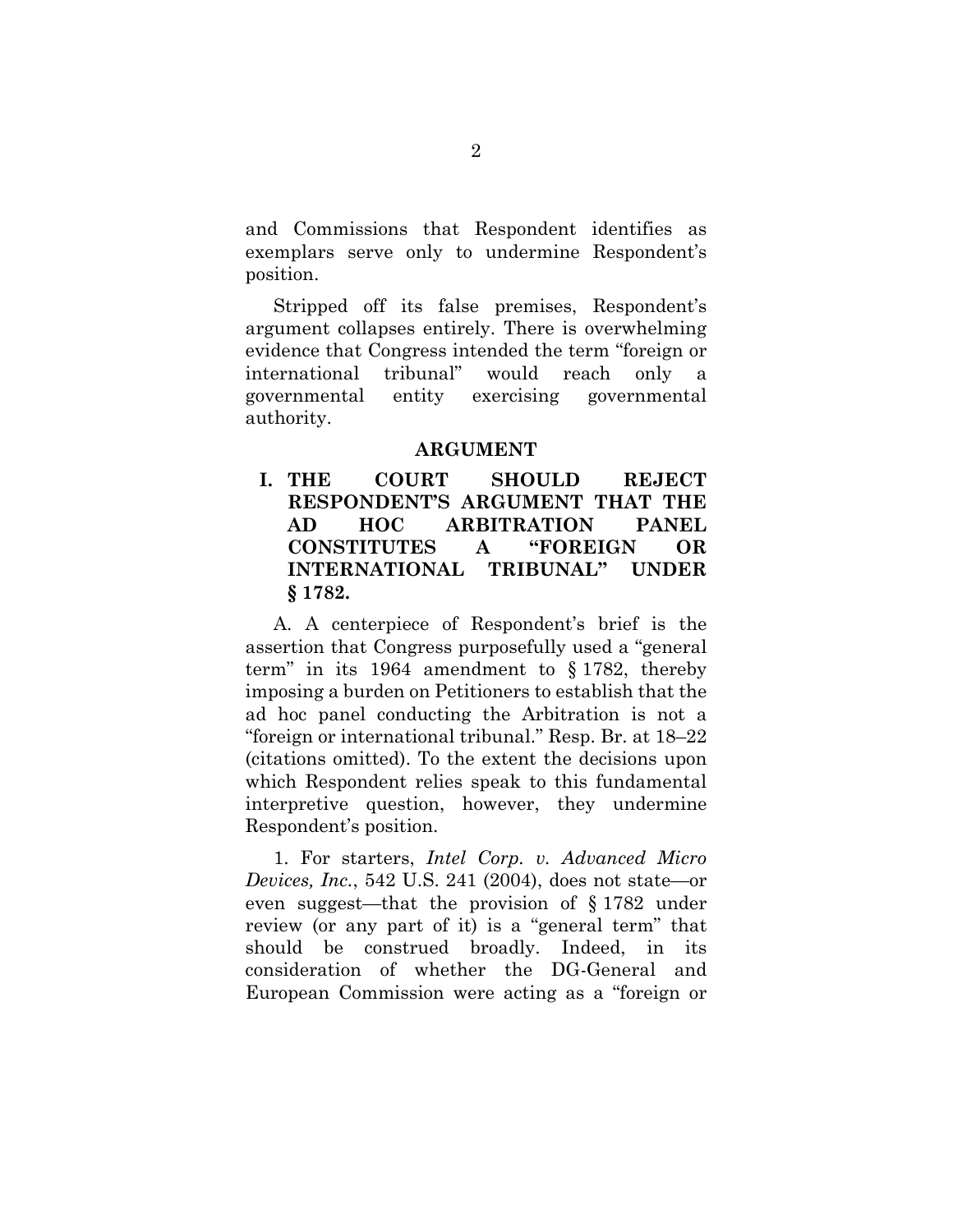international tribunal," this Court recognized the specificity of the phrase at issue: "We next consider whether the assistance in obtaining documents here sought by an 'interested person' meets the *specification* 'for use in a foreign or international tribunal.'" *Intel*, 542 U.S. at 257 (emphasis added). The Court then considered and highlighted the specific governmental nature of the entities involved and the governmental authority they wielded in evaluating whether those entities met the specification of a "foreign or international tribunal":

To place this case in context, we sketch briefly how the European Commission, acting through the DG–Competition, enforces European competition laws and regulations. The DG– Competition's "overriding responsibility" is to conduct investigations into alleged violations of the European Union's competition prescriptions.

Id. at 254. That "context" would have been unnecessary to examine with such particularity if, as Respondent contends, the word tribunal created a "general" category reaching even the sort of nongovernmental decisionmaker at issue here.

Similarly, in analyzing the purpose of the 1964 amendment to § 1782, the Court described the new text by reference to *specific* examples the amended term was intended to reach: "Congress introduced the word 'tribunal' to ensure that 'assistance is not confined to proceedings before conventional courts,' but extends also to 'administrative and quasi-judicial proceedings.'" Id. at 249. That is, this Court's analysis did not end with the observation that the revised statute was broader than its predecessor; rather, this Court defined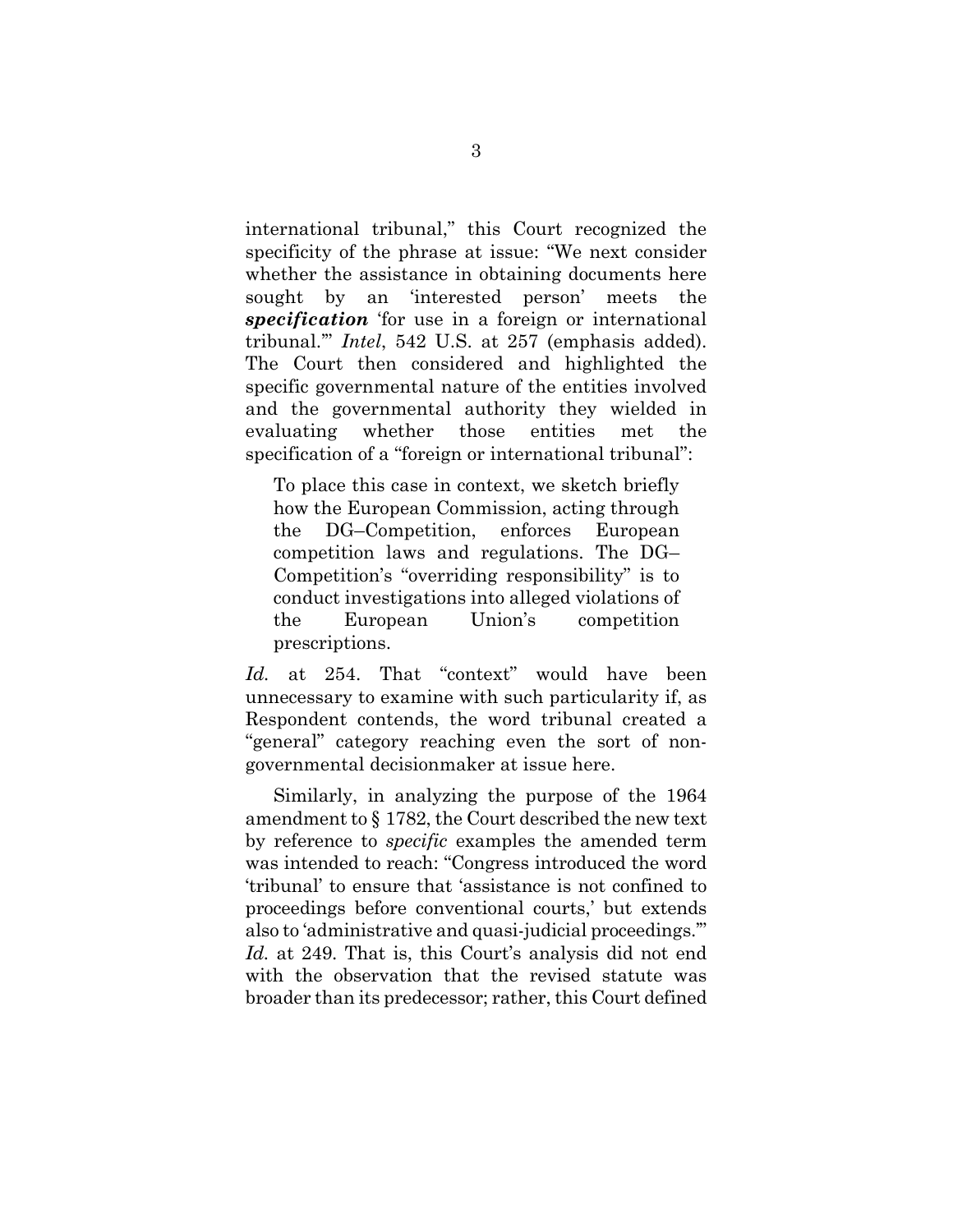that expansion by providing *specific* boundaries Congress sought to reach with the new term.

The Court reinforced that analysis by examining the specific goals that ultimately gave rise to the amendment:

[W]hen Congress established the Commission on International Rules of Judicial Procedure in 1958, . . . it instructed the Rules Commission to recommend procedural revisions "for the rendering of assistance to foreign courts and quasi-judicial agencies." [Emphasis in original]. Section 1782 had previously referred to "any judicial proceeding." The Rules Commission's draft, which Congress adopted, replaced that term with "a proceeding in a foreign or international tribunal." . . . Congress understood that change to "provid[e] the possibility of U.S. judicial assistance in connection with [administrative and quasijudicial proceedings abroad]."

#### Id. at 258 (brackets in original; citations omitted.)

Thus, looking directly at the specific nature and function of the governmental entity conducting the proceedings abroad, the Court held that "the [European] Commission is a § 1782(a) 'tribunal' when it acts as a first instance decisionmaker." *Id.* at 246– 47. In short, nothing in *Intel* supports Respondent's contention that this Court considered the word "tribunal" and statutory phrase "international tribunal" to be a "general term" with virtually no bounds.

<span id="page-9-0"></span>2. Likewise, Respondent's reliance on *Smith v. United States*, 508 U.S. 223 (1993) is misplaced.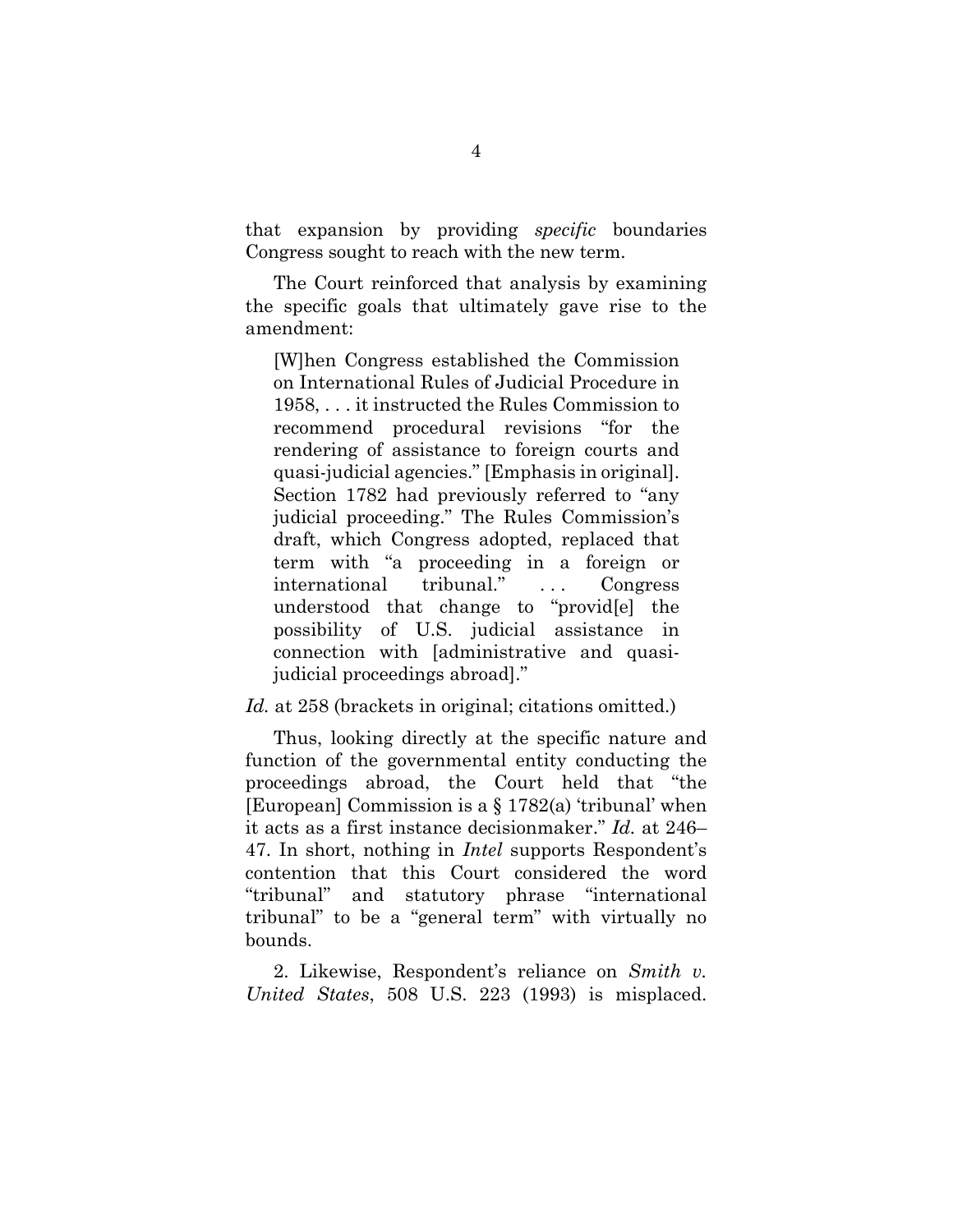Respondent cites *Smith—*a case having nothing to do with  $\S 1782$ —as establishing a principle of statutory interpretation requiring Petitioners to bear the burden to establish that the ad hoc arbitration panel is excluded from the category of "international tribunals eligible for discovery under Section 1782." Resp. Br. at 18–19. *Smith* holds no such thing, nor does any other case upon which Respondent relies.

<span id="page-10-2"></span><span id="page-10-0"></span>*Smith*, as well as two related decisions issued later by this Court, concern the construction of 18 U.S.C. § 924(c) and the circumstances under which a defendant can be convicted for the "use" of a firearm during and in relation to a drug trafficking crime. *See also Bailey v. United States*, 516 U.S. 137 (1995); *Watson v. United States*, 552 U.S. 74 (2007). These decisions hold that, in the absence of a statutory definition, the Court will consider and apply the ordinary or natural meaning of a statutory word or phrase, not in dictionary-definition isolation, but in light of the context and purpose of the statute involved. *Smith*, 508 U.S. at 228–229. There is no suggestion in *Smith* that Petitioners here bear a "burden" to *disprove* the virtually limitless definition Respondent urges here. Respondent appears to be relying on the statement in *Smith* that the Court saw no evidence that Congress intended "the narrow construction petitioner urges," *Smith*, 508 U.S. at 229, but the Court did not purport to articulate some default rule in favor of broader readings of a statutory term (much less the broadest reading imaginable).

<span id="page-10-1"></span>Tellingly, Respondent omits mention of what follows that selective quotation—namely, a careful analysis of the particular context in which the term was used. "Just as a single word cannot be read in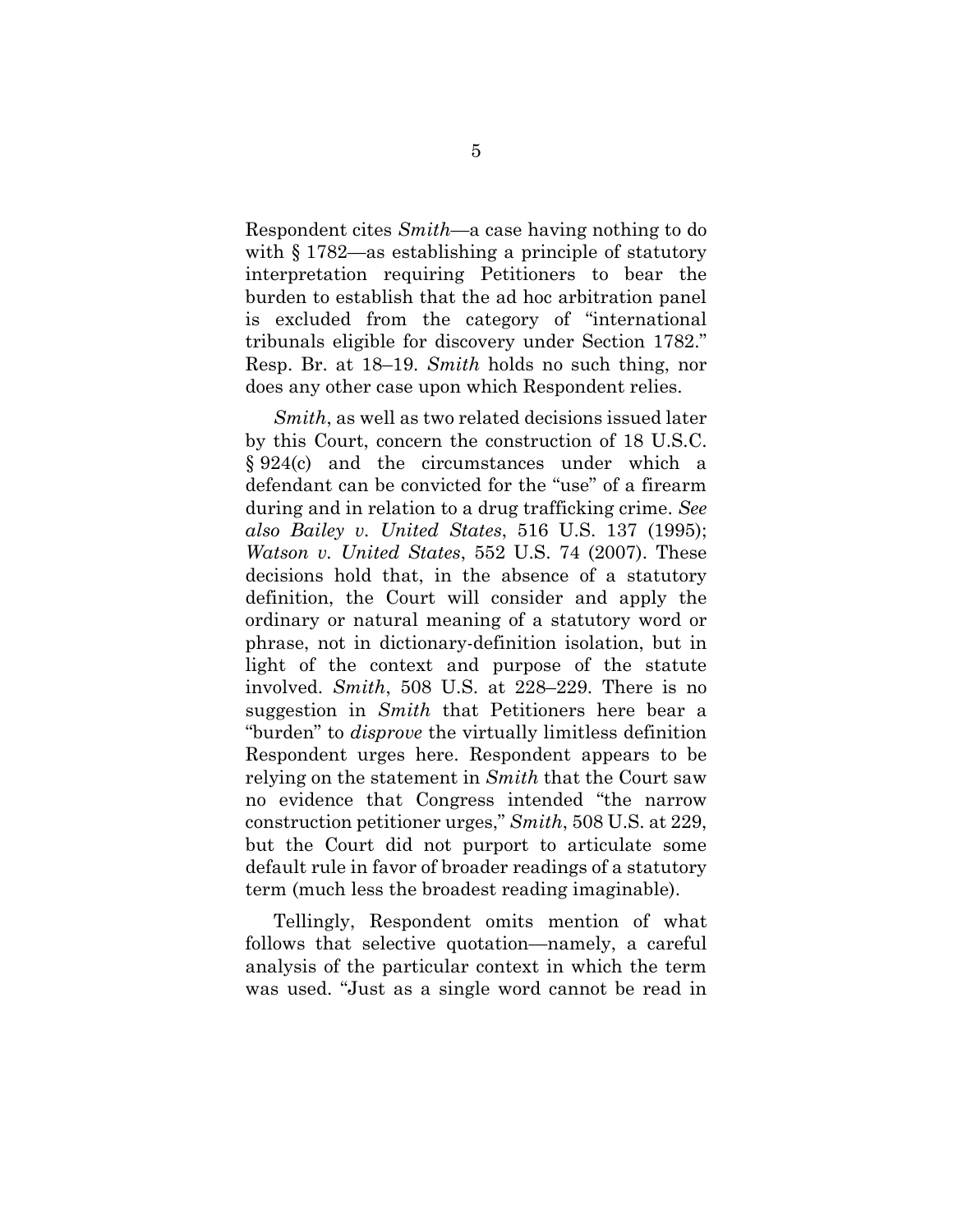isolation," the Court explained, "nor can a single provision of a statute." *Smith*, 508 U.S. at 233; *see also ibid.* ("Statutory construction is a holistic endeavor."). Unsurprisingly, in two subsequent cases interpreting the very same provision, this Court again looked to context and purpose, rather than adopting a generalized preference for broader constructions. In *Bailey*, the unanimous Court highlighted the importance of statutory context: "We consider not only the bare meaning of the word but also its placement and purpose in the statutory scheme." *Bailey*, 516 U.S. at 145. And in *Watson*, the Court noted that the meaning of statutory terms "has to turn on the language as we normally speak it." 552 U.S. at 79. Indeed, both *Bailey* and *Watson rejected* the broader readings urged by the government, concluding that the relevant context and purpose evinced congressional intent to confine "use" to "active employment" of the gun in the transaction, *Bailey*, 516 U.S. at 149, and did not reach receiving a firearm in exchange for drugs, *Watson*, 552 U.S. at 83.

3. Instead of considering the language as we normally speak it and in the context of the amended statute, Respondent hunts for pre-1964 dictionary definitions of the word "tribunal" in the hope that the ad hoc arbitration panel can be shoehorned into Respondent's theory. *See* Resp. Br. at 19–20. To that end, Respondent invokes various definitions of the word "tribunal" found in Webster's New International Dictionary of the English Language 2707 (3d ed. 1961) and urges the Court to adopt the broadest possible definition of the word, irrespective of its plain meaning in the context of the amendment to § 1782. Specifically, Respondent asks this Court to construe the word "tribunal" to include: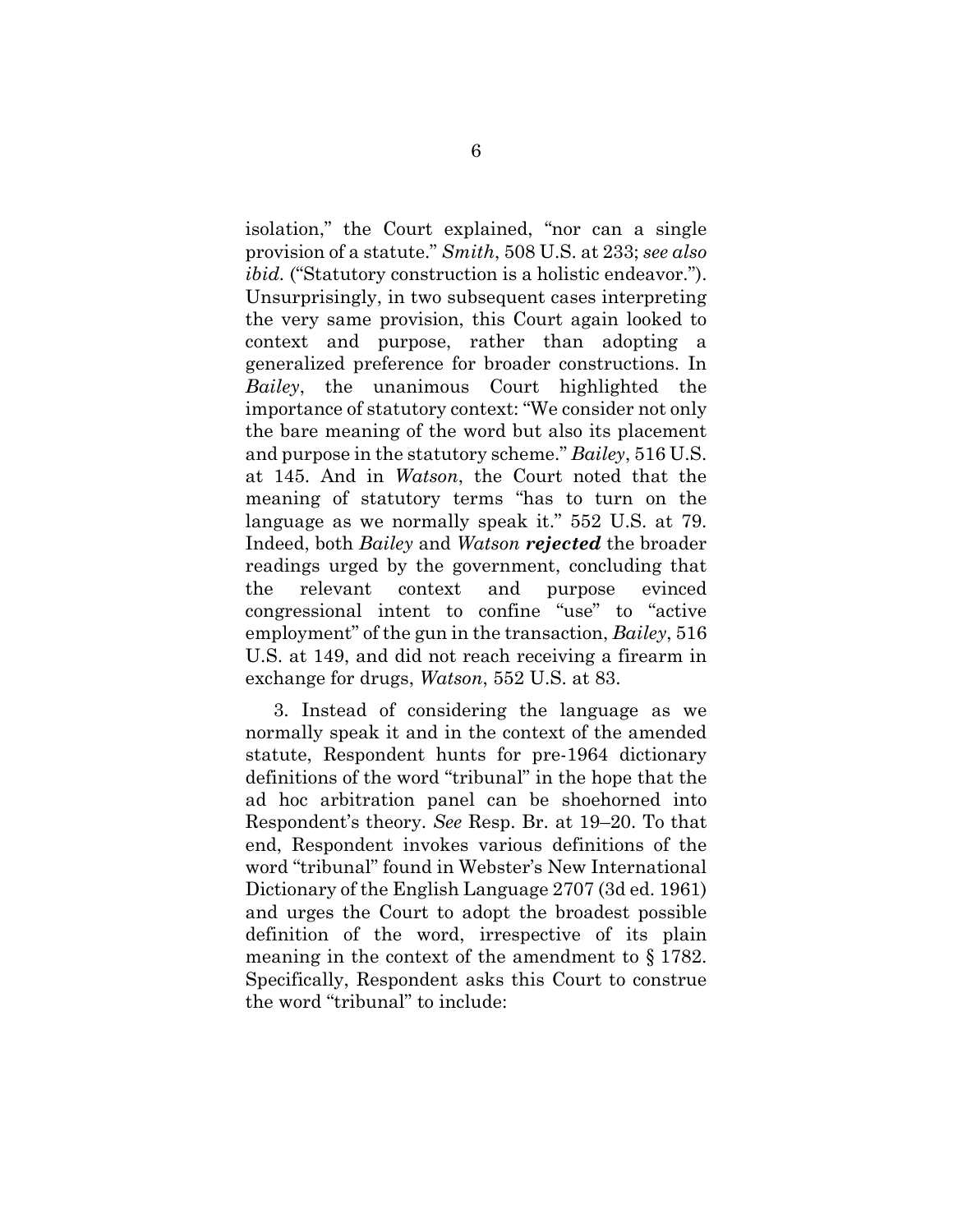1. "a person or body of persons having authority to hear and decide disputes so as to bind disputants." Resp. Br. at 20;

2. "the seat of a judge *or one acting as a judge.*" *id.* (emphasis in original);

3. "*something that decides* or judges." *id.* (emphasis in original).

Respondent's proffered definition makes no attempt to account for congressional intent to reach "administrative and quasi-judicial proceedings abroad." *Intel*, 542 U.S. at 258. Moreover, Respondent's reading would lead to the dubious conclusion that everything from a referee conducting a coin toss ("something that decides") to adjudications by ersatz television judges who resolve disputes between consenting opposing parties ("one acting as a judge") constitute a "tribunal" under § 1782. *See* Lawrence M. Friedman, Judge Judy's Justice, 1 Berkeley J. Ent. & Sports L. 125, 125 (2012) ("All in all, the judge shows are an amazing phenomenon both in and outside of the United States."). Applying plain English as we know it, even as it existed before 1964, can Respondent seriously argue that the international equivalent of The Peoples Court or Judge Judy constitutes a "foreign or international tribunal," and that Congress intended that interested parties in such proceedings would be eligible for relief under § 1782?

B. Respondent also has little to say in direct response to the clear evidence of congressional intent Petitioners and the United States have identified. Instead, Respondent repeatedly misstates Petitioners' arguments. For example, Petitioners' "primary argument" has nothing to do with whether the panel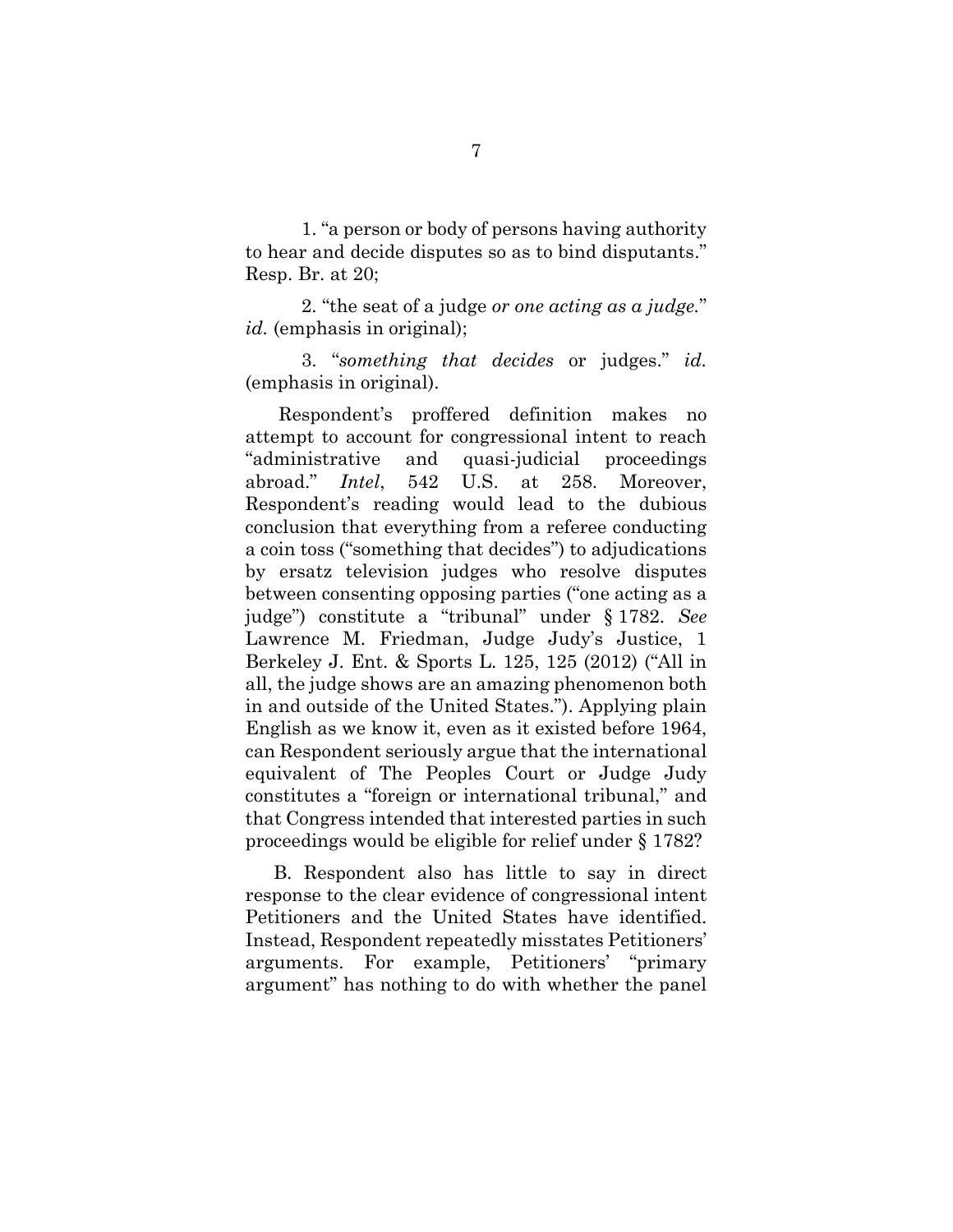is "composed of active jurists." Resp. Br. at 2. Nor do Petitioners contend that "the Treaty equates the Lithuanian courts and arbitration under the UNCITRAL Rules." *Id.* at 19. Those are simply two different fora that an eligible claimant can elect to pursue its claim. Petitioners *do* contest that the arbitral panel here constitutes an "international" tribunal as that term is used in § 1782. *Id*. at 16. In the context of the statute an "international tribunal" is a multinational governmental adjudicator, which the arbitral panel here is not.

Likewise, Respondent's attempt to counter Petitioners' analysis of other statutes that distinguish arbitrations from other types of adjudications falls flat. For example, 5 U.S.C.  $\S 552b(c)(10)$  refers to an "agency's participation in a civil action or proceeding, an action in a foreign court or international tribunal, or an arbitration." *See* Pet. Br. at 26–27 (citing 5 U.S.C.  $\$552b(c)(10)$ . This construction reflects Congress's views that "an arbitration" is separate from a "foreign court or international tribunal."

<span id="page-13-0"></span>Respondent argues that "the context of [§ 552b(c)(10)] indicates that it . . . refer[s] to *domestic*  arbitrations" and that the "statute is drafted redundantly." Resp. Br. at 30 (emphasis in original). But that is not what the statute says, and no reading of § 552b can support the conclusion that Congress meant to include "international arbitrations" in the phrase "international tribunal," but that it meant to include only "domestic" arbitrations in the phrase "an arbitration." In addition, Respondent's contention that the statute is "redundant" runs counter to the settled rule of construction that statutes should be read to *avoid* redundancy. *See, e.g.*, *Bailey*, 516 U.S.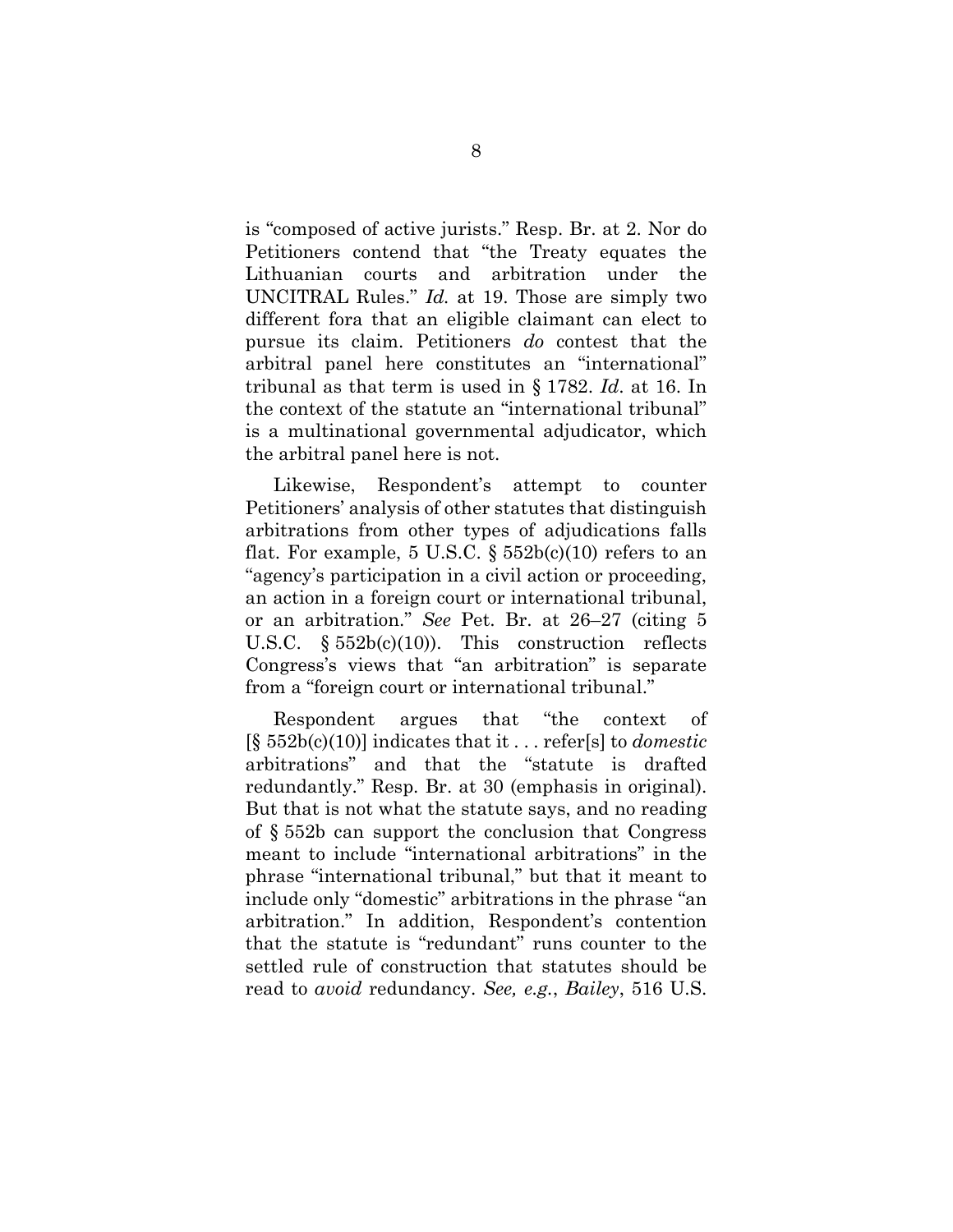at 146 ("We assume that Congress used two terms because it intended each term to have a particular, nonsuperfluous meaning."). Moreover, Respondent's contention does not answer *why* Congress would have separately delineated "foreign court or international tribunal[s]" and "arbitration[s]" in § 552b if the former encompassed international arbitration. In short, Respondent's reading relies on *ignoring* settled principles of statutory construction.

Respondent's reliance on 22 U.S.C. § 1650a(a), which uses the phrase "arbitral tribunal," is likewise unavailing. Resp. Br. at 29–30. It is entirely unsurprising that § 1782 does not use the term "arbitral tribunal," because investor-state arbitrations arose only after the enactment of § 1782. *See* U.S. Br. at 28 (discussing the historical development of investor-state arbitration). And even if an investor-state arbitration could qualify as an "arbitral tribunal" for purposes of § 1650a, and, thus, as Respondent would have it, "must also be considered a 'tribunal' more generally" (Resp. Br. at 30), it does not follow that the same arbitration would constitute an "international tribunal" for purposes of § 1782. Indeed, it is irrelevant whether an arbitration can be a "tribunal" when § 1782 uses the terminology "foreign tribunal" or "international tribunal" phrasing that connotes a governmental character. 1 Despite Respondent's attempted parsing, Congress has continued to use the specific phrase "arbitral

<sup>1</sup> In its reply memorandum, Petitioner ZF Automotive presents a detailed analysis and collects examples confirming that the use of the phrasing "*foreign* tribunal" and "*international* tribunal" connotes a governmental nexus as used in § 1782. *ZF Automotive US, Inc., et al. v. Luxshare, Ltd.*, No. 21-401.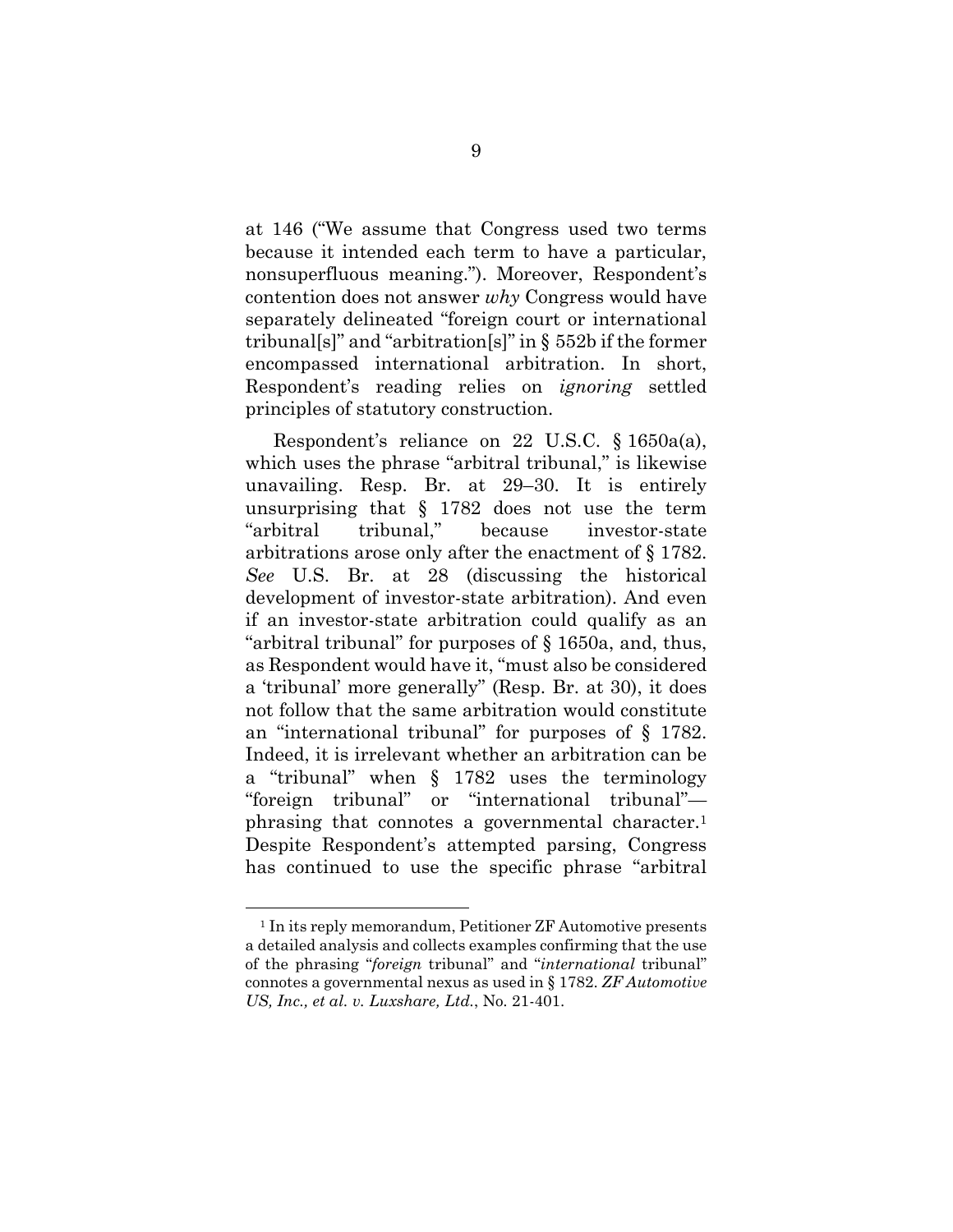tribunal" in later statutes when referring to arbitrations, not the more general term "tribunal." *See* Pet. Br. at 26 (citing 22 U.S.C. § 290k-11; 16 U.S.C. § 973n).

## <span id="page-15-1"></span><span id="page-15-0"></span>**II. RESPONDENT'S ARGUMENTS ON THE EXISTENCE AND TERMS OF THE TREATY DO NOT TRANSFORM THE AD HOC ARBITRATION PANEL INTO A "FOREIGN OR INTERNATIONAL TRIBUNAL."**

Respondent also relies heavily on the Treaty between Lithuania and Russia to argue that the ad hoc arbitral panel should be considered an "international tribunal." Resp. Br. at 13–18. Respondent's arguments fail.

A. Respondent asserts that the Treaty between Lithuania and Russia "create[d]" or "constituted" the ad hoc panel that is adjudicating its claims in the Arbitration. Resp. Br. at 15, 34. Respondent also asserts, without citation, that Petitioners and the Solicitor General purportedly "agree" that the Arbitration panel "derives its authority from" the Treaty. Resp. Br. at 13. Respondent once more mischaracterizes Petitioner's position (*see* Pet. Br. at 29), and neither the authorities cited by Respondent nor the facts in this case support these assertions.

1. Respondent notes that this Court has previously considered issues relating to bilateral international investment treaties and investor-state arbitrations. Resp. Br. at 14 (citing *BG Group PLC v. Republic of Argentina*, 572 U.S. 25 (2014)). While that case did not involve the construction of § 1782, the analyses in both the decision of the Court and the dissenting opinion (from which Respondent liberally quotes)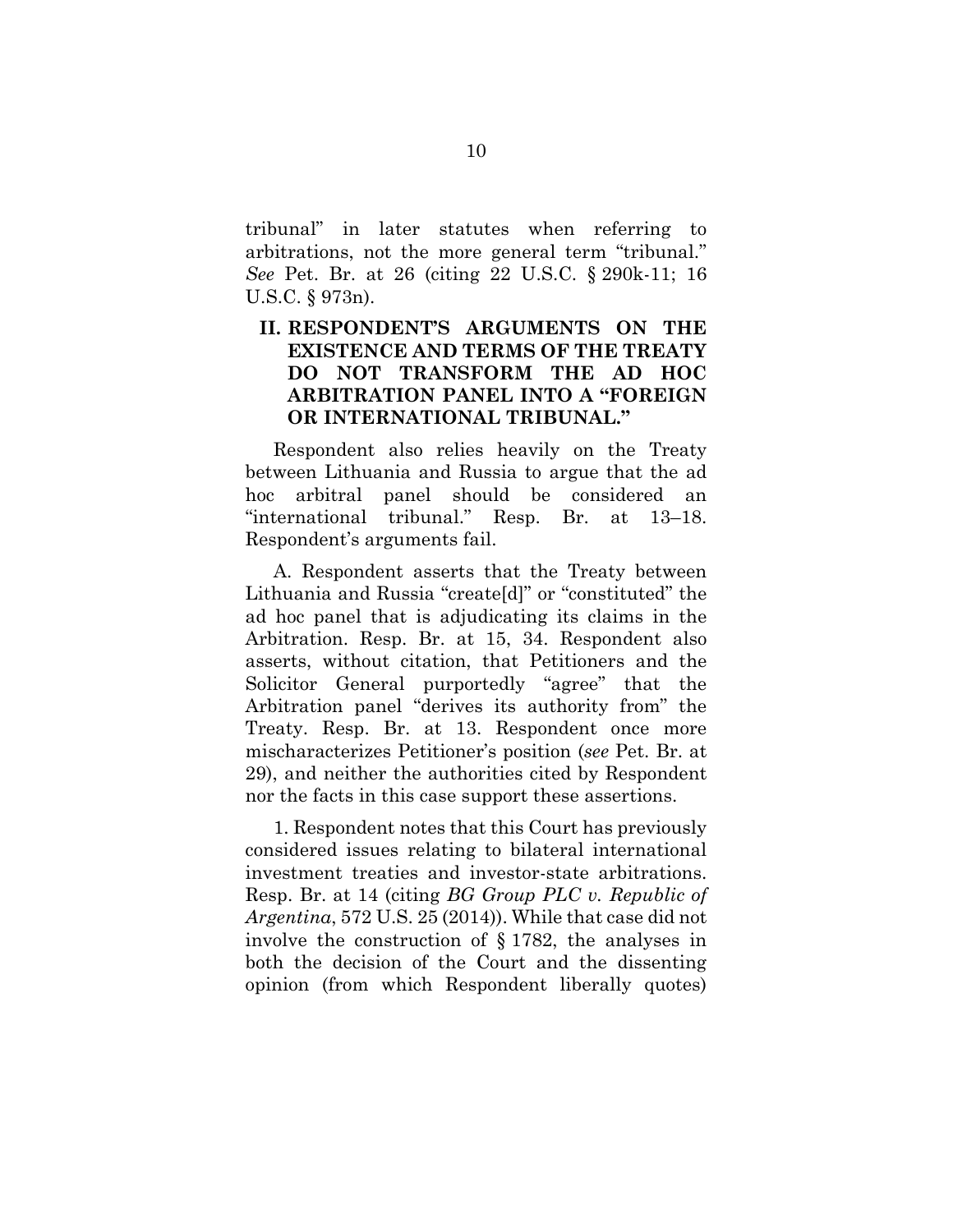demonstrate that the arbitral panel here was not created or constituted by the Treaty.

<span id="page-16-0"></span>*BG Group* involved an investment treaty between the United Kingdom and Argentina that contained an arbitration provision applicable to disputes between one of those nations and an investor from the other. The relevant provision required litigation in local court prior to arbitration. The issue for the Court concerned whether, in reviewing a resulting arbitration award, a U.S. court should afford the same deference that courts ordinarily owe arbitration decisions or whether the terms of the treaty required a *de novo* review when the local litigation requirement was not followed prior to the arbitration. To make that determination, the Court analyzed whether the local litigation provision was a substantive or procedural condition precedent to arbitration. *BG Group,* 572 U.S. at 34–35.

<span id="page-16-1"></span>This Court's decision to afford ordinary deference to the arbitral award had nothing to do with whether the treaty "created" or "constituted" the arbitral body that rendered the award. To the contrary, the Court's analysis recognized that "[a]s a general matter, a treaty is a contract, though between nations." *Id*. at 37. With that foundation, the Court first treated the award as if it resulted from "an ordinary contract between private parties." *Id.* at 33. Under that approach, the Court held that ordinary deference to the arbitrators would be appropriate. *Id.* at 37. The Court then considered whether the existence and terms of the treaty made a critical difference in treating the agreement between the disputants as anything more than an ordinary contract between private parties. *Id.* at 36. After closely reviewing the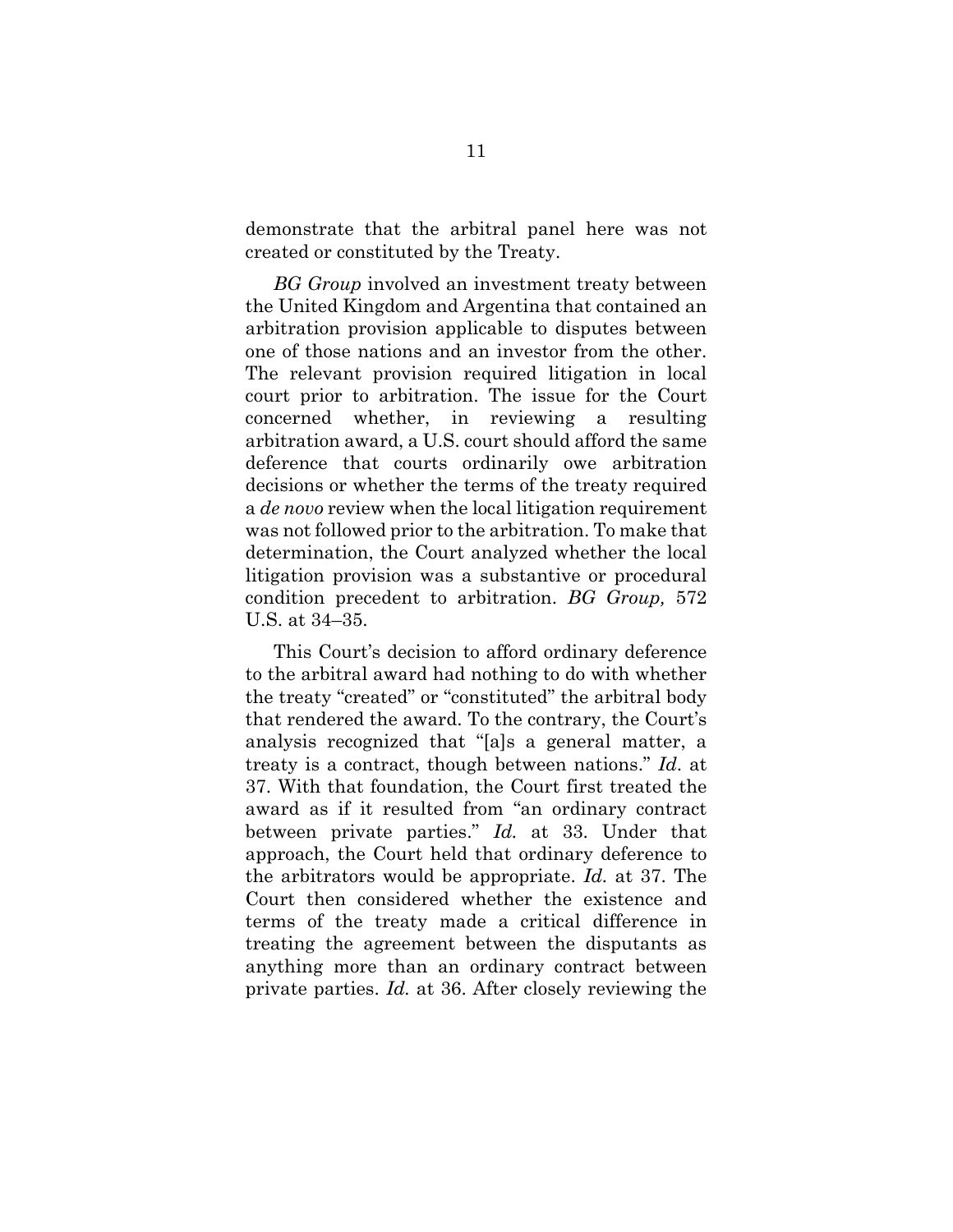treaty, and, in particular, finding it did not state the local litigation requirement was a condition of consent to arbitration, the Court concluded there was no reason to interpret the treaty differently from a contract. *Id.*

As in *BG Group*, the Treaty between Lithuania and Russia is a contract between nations, under which Lithuania consented to be bound by the results of an ad hoc arbitration if the Fund elected that forum. Nothing about the Treaty alters or adds to the consensual nature of the parties' decision to have the dispute resolved by private arbitrators. The Treaty is simply the vehicle by which Lithuania consented to an arbitral adjudication.

<span id="page-17-0"></span>Respondent's extensive reliance on Chief Justice Robert's dissent in *BG Group* is puzzling. Even aside from the fact that it is a dissenting opinion, the Chief Justice's rationale contradicts Respondent's argument here that the Treaty "created" this arbitral panel:

When there is no express agreement between the host country and an investor, they must form an agreement in another way, before an obligation to arbitrate arises. The Treaty by itself cannot constitute an agreement to arbitrate with an investor. How could it? No investor is a party to that Treaty. Something else must happen to *create* an agreement where there was none before.

*BG Group*, 572 U.S. at 50 (emphasis in original). That observation applies with equal force here. The Treaty itself does not and cannot create an agreement between Lithuania and the Fund; it constitutes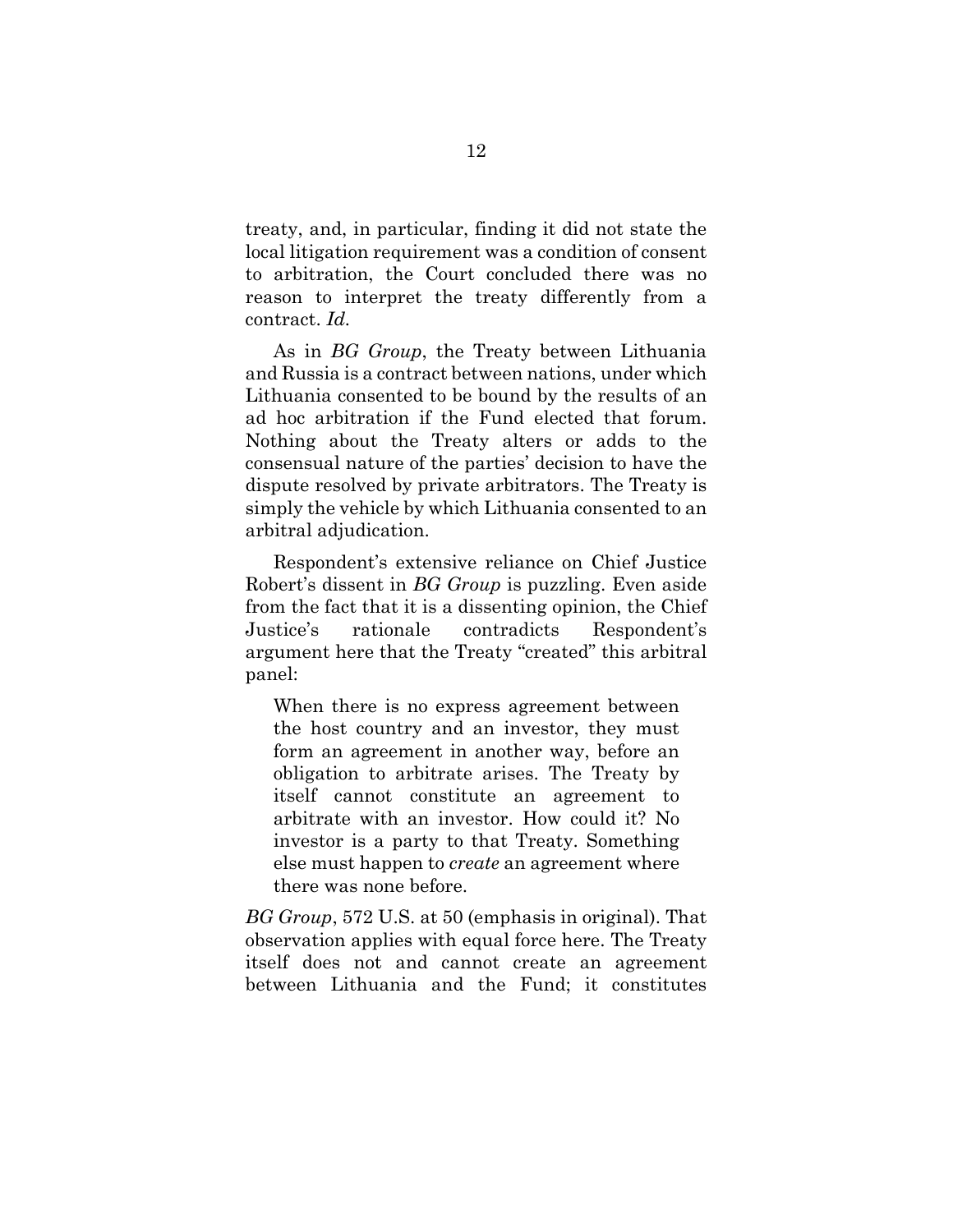Lithuania's consent to arbitrate before, among other fora, an ad hoc arbitration applying UNCITRAL Rules. Something more than the Treaty was required, namely the Fund's *election* to have such a panel adjudicate the Fund's dispute. Thus, even assuming that mere consent were equivalent to "creation" of such an agreement—which it is not—the Treaty by itself did not manifest mutual consent by both parties to the dispute.

Nor did the Treaty "create" the arbitral body in any other sense. The Treaty does not mandate who can or must serve as an arbitrator, whether they must be government employees or meet some governmentally established standards, or anything else concerning the nature or situs of the decisionmakers. Rather, each party selected one private arbitrator who together selected the third (*see* Pet. App. 20a), exactly as parties do in many commercial arbitrations. The arbitral panel here was authorized by two parties on equal footing, one manifesting a prior agreement to have the dispute arbitrated, the other electing after the dispute arose to proceed with the ad hoc arbitration. The timing and manner in which they granted their consent does not imbue a manifestly nongovernmental entity with governmental character or authority.

<span id="page-18-0"></span>2. Similarly, Respondent asserts that "courts have uniformly agreed that investor-state arbitral tribunals that derive authority from intergovernmental agreements are 'international tribunals' within the meaning of the statute." Resp. Br. at 47. This is simply not true. In *Biedermann*, the Fifth Circuit reversed an order granting Section 1782 discovery for use in an arbitration between the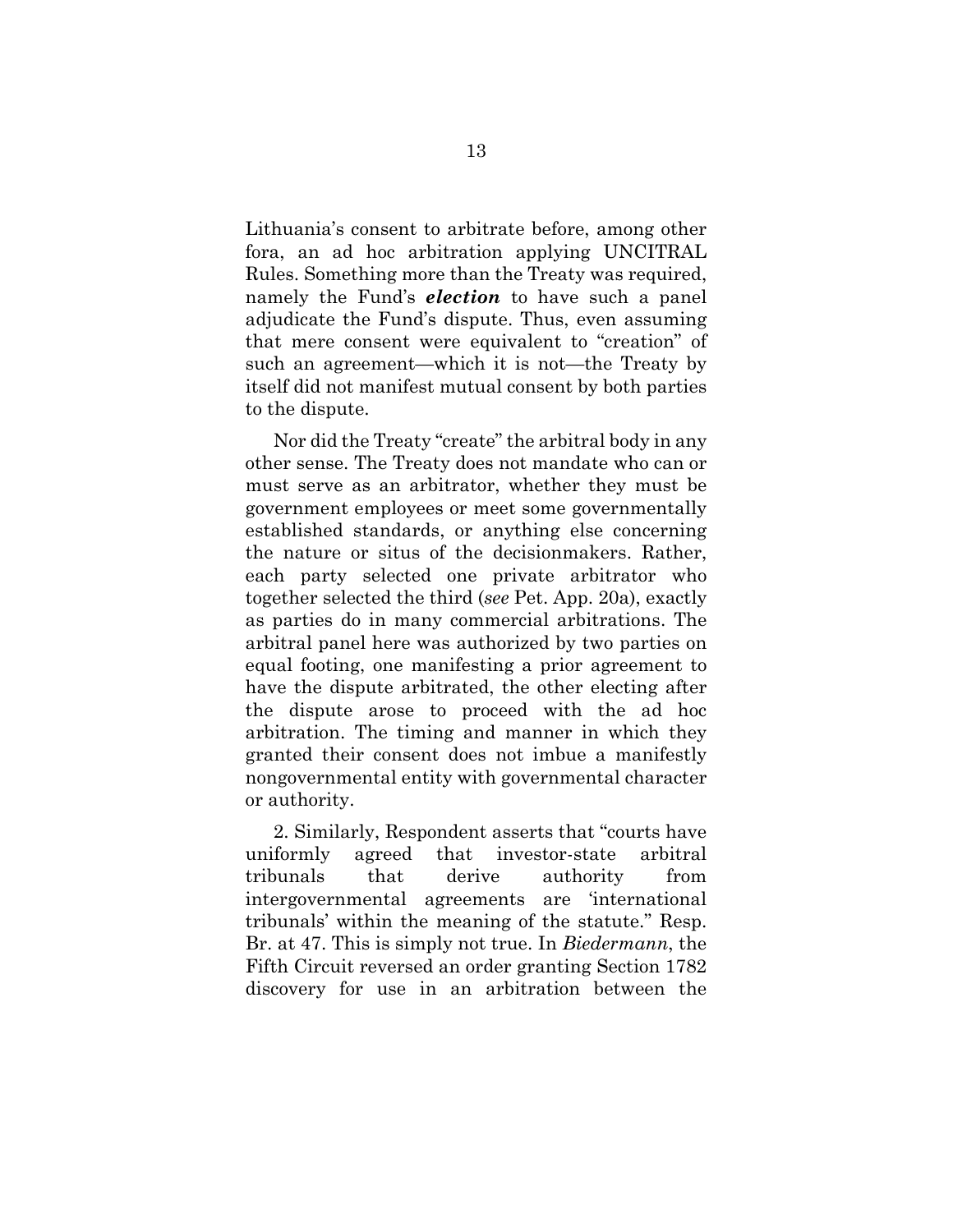Republic of Kazakhstan and a private litigant pending before the Arbitration Institute of the Stockholm Chamber of Commerce. *Republic of Kazakhstan v. Biedermann Int'l*, 168 F.3d 880, 883 (5th Cir. 1999). The panel reasoned that "not every conceivable factfinding or adjudicative body is covered" by Section 1782, "even when the body operates under the imprimatur of a foreign government." *Id.* at 882. And the arbitration in *Biedermann* was authorized, in part, under a bilateral investment treaty between Kazakhstan and the United States.

<span id="page-19-2"></span>The cases Respondent relies on to support its argument that bilateral investment treaty arbitrations must be proceedings before "international tribunals" have not thoroughly engaged on the issue or are otherwise unavailing. For instance, Respondent cites *Chevron Corp. v. Berlinger*, and related cases.<sup>2</sup> But in *Chevron* the Second Circuit expressly declined to decide whether the arbitration was a "foreign or international tribunal" under § 1782. *Chevron Corp. v. Berlinger*, 629 F.3d 297, 310–11 (2d Cir. 2011). And while the district court had found that the arbitration was a "foreign or international tribunal," it did so only in *dictum*. *In re Chevron Corp.*, 709 F. Supp. 2d 283, 291 (S.D.N.Y. 2010), *as corrected* (May 10, 2010). All of the other district court decisions cited by Respondent on this point (*see* Resp. Br. at 47, n.30), are dissimilar or did not critically consider the issue.<sup>3</sup>

<span id="page-19-4"></span><span id="page-19-1"></span><span id="page-19-0"></span><sup>2</sup> *See, e.g., In re Chevron Corp.*, 633 F.3d 153 (3d Cir. 2011).

<span id="page-19-3"></span><sup>3</sup> *See, e.g., In re Veiga*, 746 F. Supp. 2d 8 (D.D.C. 2010) (no factbased analysis on whether the bilateral investment treaty arbitration there constituted a "foreign or international tribunal"); *Republic of Ecuador v. Bjorkman*, 801 F. Supp. 2d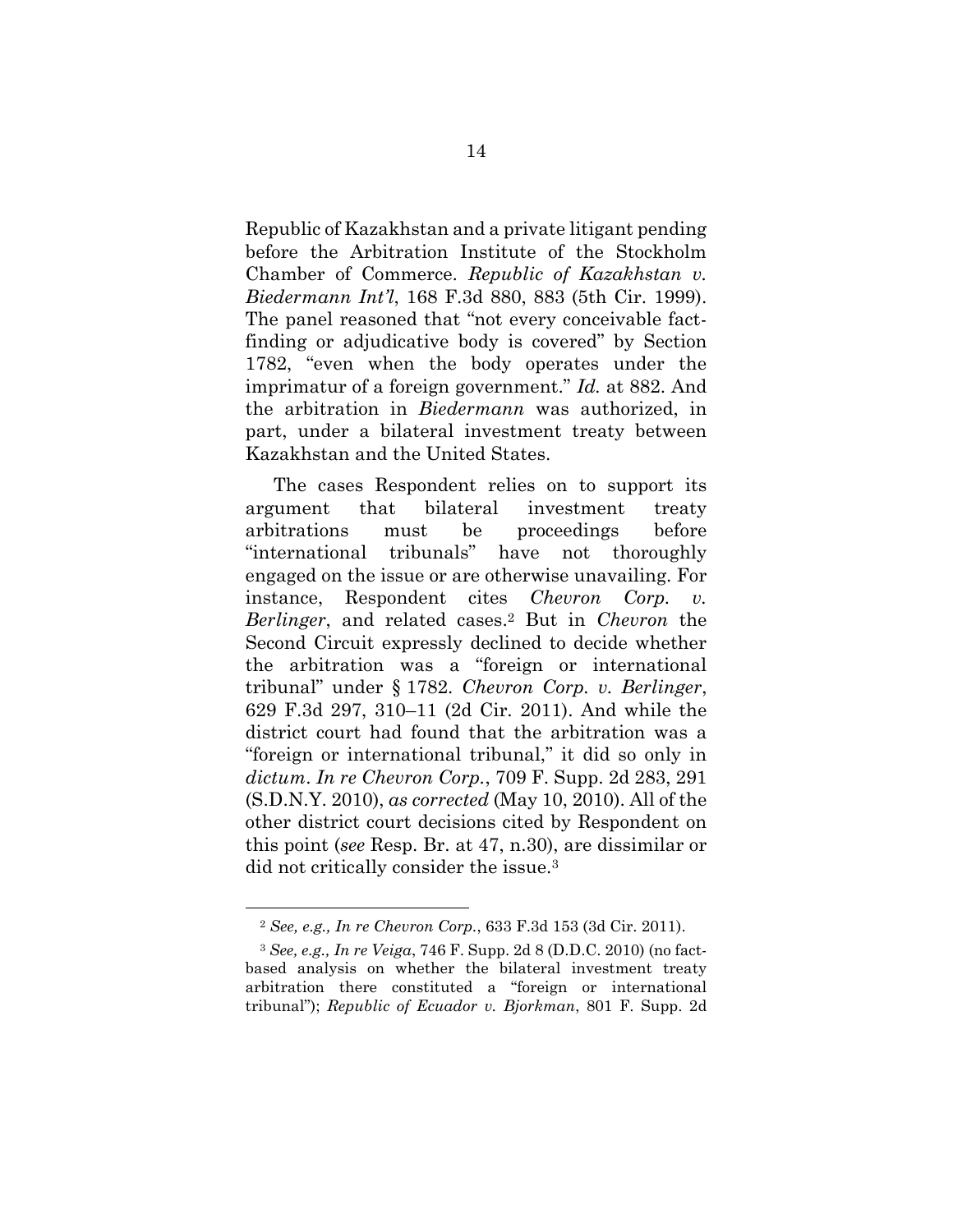<span id="page-20-2"></span>B. Respondent also argues that the phrase "international tribunal," as used in § 1782, "comes from a series of statutes [collectively Section 270] that were enacted to directly address two international arbitrations between sovereigns instituted pursuant to intergovernmental agreements: the *I'm Alone* case, and the United States-German Mixed Claims Commission."<sup>4</sup> Resp. Br. at 11. Respondent claims that these two "international arbitration[s] arising under intergovernmental agreements" are "very similar to the proceedings between the Fund and Lithuania." *Id.* at 35. The Fund's comparison misses the mark; both of the examples cited by Respondent were *state-to-state commissions*, as Respondent concedes (Resp. Br. at 42–43), and quintessentially governmental in form and substance.

<span id="page-20-0"></span><sup>1121 (</sup>D. Colo. 2011) (the statutory requirements of Section 1782 were not at issue); *Islamic Republic of Pak. v. Arnold & Porter Kaye Scholer LLP*, No. 18-103 (RMC), 2019 U.S. Dist. LEXIS 61780 (D.D.C. Apr.10, 2019) (involved an ICSID arbitration, not an ad hoc arbitration, and applied ICSID Arbitration Rules, not UNCITRAL Rules); *OJSC Ukrnafta v. Carpatsky Petroleum Corp.*, 3:09 MC 265 (JBA), 2009 U.S. Dist. LEXIS 109492 (D. Conn. Aug. 27, 2009) (involved a proceeding before a Swedish court and an arbitration that was subject to judicial review).

<span id="page-20-1"></span><sup>4</sup> Respondent's contention that "the 1964 Act repealed Section 270 and inserted its scope relating to 'international tribunals' into Section 1782" (Resp. Br. at 6) fails for an additional reason. Section 270 provided assistance to "an international tribunal *or commission*," 22 U.S.C. § 270 (1958) (emphasis added), whereas Section 1782 provides assistance to an international tribunal, but not a commission, *see* 28 U.S.C. § 1782. While the arbitral panel here is neither an international tribunal nor a commission like the *I'm Alone* commission or U.S.-German Mixed Claims Commission, the 1964 amendment narrowed the scope of assistance provided in this respect.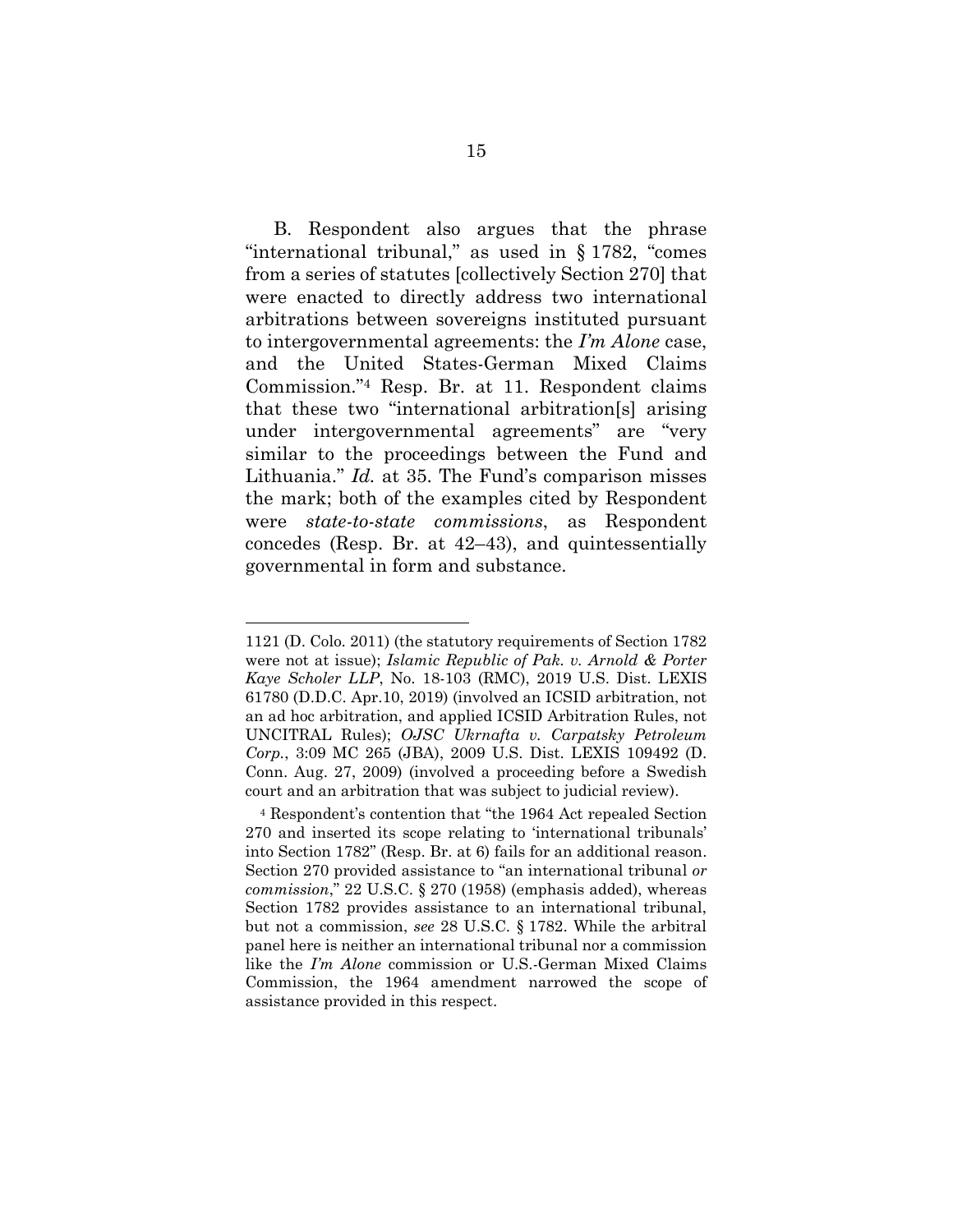<span id="page-21-2"></span>Prompted by the sinking of a Canadian-registered ship by the U.S. Coast Guard in international waters, the *I'm Alone* case involved a sovereign-to-sovereign arbitration between the United States and Canada resolved by a commission vested with governmental authority. The downing of the ship—a suspected rumrunner—resulted in diplomatic tensions between the two nations, including a series of protests by the Canadian government and formal response by the U.S. Secretary of State. *See* Nancy G. Skoglund, *The I'm Alone Case: A Tale from the Days of Prohibition*, 23 U. Rochester Libr. Bull. No. 3 (1968). Ultimately, a state-to-state commission was constituted pursuant to the Convention to Aid in the Prevention of the Smuggling of Intoxicating Liquors. *See id.*; Convention to Aid in the Prevention of the Smuggling of Intoxicating Liquors into the United States, Art. IV., U.S.-Gr. Brit., Jan. 23, 1924, 43 Stat. 1761, T.S. No. 685.

<span id="page-21-3"></span><span id="page-21-1"></span><span id="page-21-0"></span>In contrast to the ad hoc arbitration panel here, the *I'm Alone* Commission comprised two sitting Supreme Court justices from the United States and Canada, who, when faced with a question over the scope of their authority to compel witness testimony, turned to Congress for legislation. *I'm Alone* Case - Joint Interim Report of the Commissioners dated the 30th June, 1933, 1611, 1614 (1935) (the "Joint Interim Report"); Act of July 3, 1930, ch. 851, 46 Stat. 1005; *see also* Hans Smit, *Assistance Rendered by the United States in Proceedings Before International Tribunals*, 62 Colum. L. Rev. 1264, 1264 (1962). The United States was represented by a former U.S. Senator, and Canada was represented by the equivalent of its Solicitor General. Skoglund, *supra* at 16. Moreover, the *I'm Alone* dispute itself involved questions of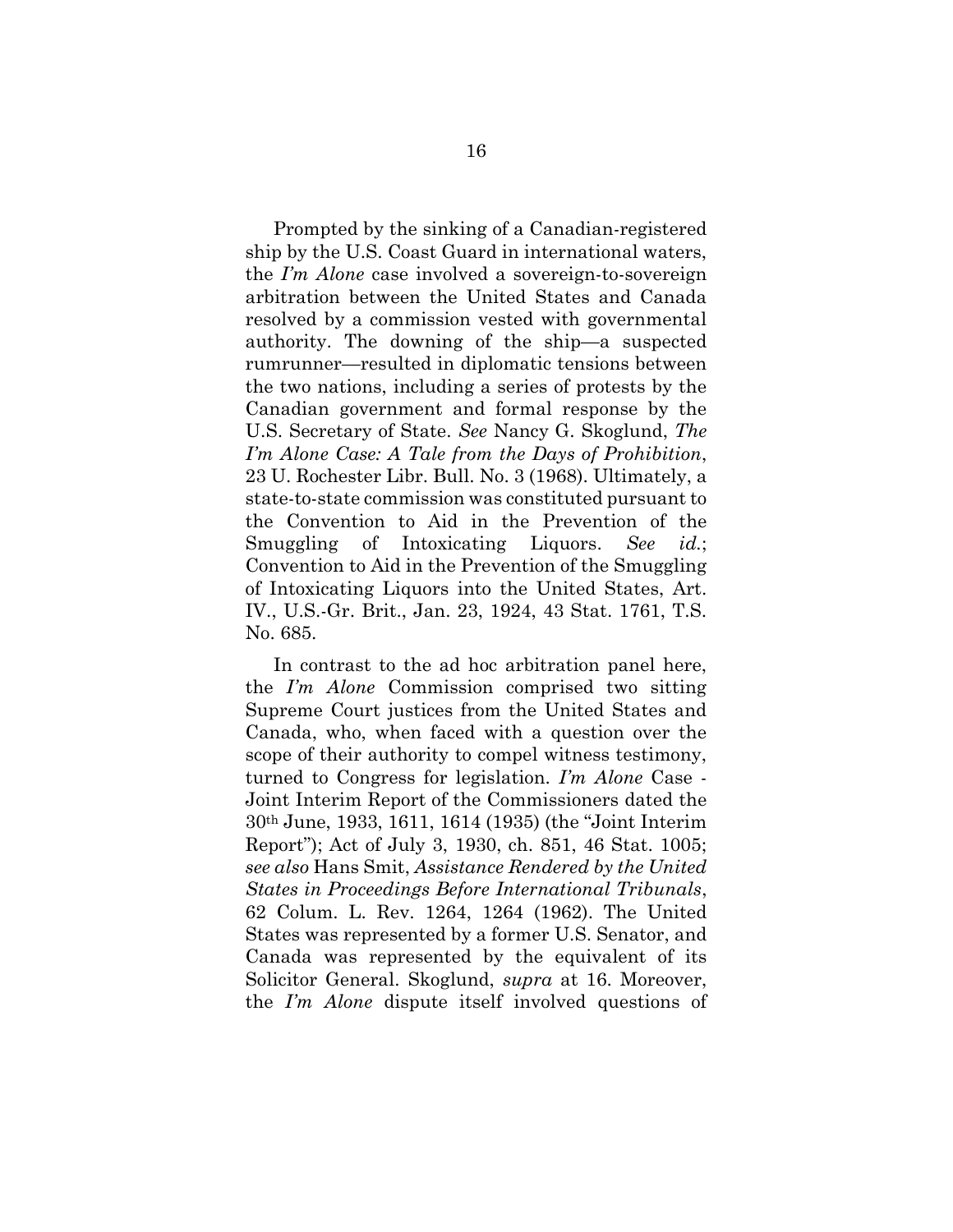international borders and the right of hot-pursuit by a military vessel, and the case was ultimately resolved via a formal apology from the United States to Canada for the wrongful sinking of the *I'm Alone*. Joint Interim Report at 1618. It bears no resemblance to an ad hoc arbitration between the Fund and Lithuania over alleged financial harm to a private investor from the insolvency of a bank.

Likewise, the United States-German Mixed Claims Commission was a state-to-state commission rife with governmental character and authority that is completely lacking here. The Mixed Claims Commission was established pursuant to a Special Agreement between the U.S. and Germany on August 10, 1922 to determine Germany's post-WWI financial obligations in accordance with the economic and reparation clauses of the Treaty of Versailles. Agreement for a Mixed Claims Commission, U.S.- Ger., Aug. 10, 1922, 42 Stat. 2200, T.S. No. 665 (the "Special Agreement"). The Special Agreement created the Mixed Claims Commission and specified the jurisdiction of the Commission (Art. I), method of appointing commissioners (Art. II), situs of the initial meeting (Art. III), record keeping requirements (Art. IV), and method of funding (Art. V), providing, in particular, that expenses of the Commission were to be divided between the U.S. and Germany. *Id.*

<span id="page-22-0"></span>Over the course of its existence, its Commissioners included not only distinguished practitioners, but also two United States Supreme Court Justices—Owen Roberts and William Day—and the Chief Justice of the German Hanseatic Supreme Court, Dr. Wilhelm Kiesselbach. *See* Joseph Conrad Fehr, *Work of the Mixed Claims Commission*, 25 A.B.A. J. 845, 846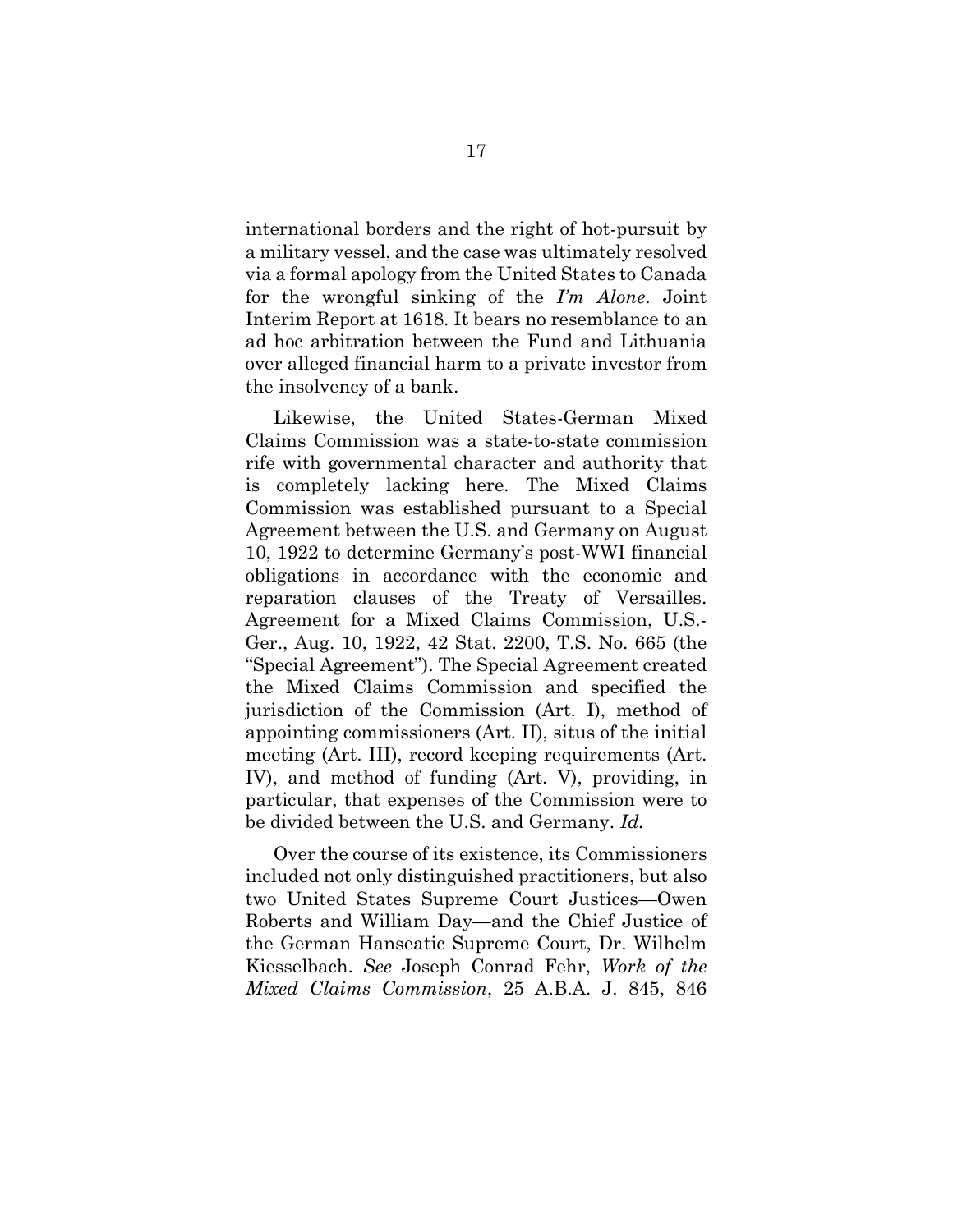<span id="page-23-3"></span>(1939). Furthermore, the Mixed Claims Commission was a standing tribunal that, over a period of 17 years, adjudicated 20,433 claims and awarded over \$181 million in damages, *see Reports of International Arbitral Awards – Mixed Claims Commission (United States and Germany)*, Volume VII, Historical Note, 5 (1 Nov. 1923-30 Oct. 1939) (https://legal.un.org/riaa/cases/vol\_VII/1-391.pdf), and issued precedential decisions intended to resolve other claims, *see* Edwin M. Borchard, *Opinions of the Mixed Claims Commission, United States and Germany (Part II)*, 20 Am. J. Int'l L., 69 (1926).

<span id="page-23-0"></span>Accordingly, these historical examples upon which Respondent relies serve only to demonstrate that the panel here pales in comparison. Whereas the *I'm Alone* Commission and the Mixed Claims Commission both involved state-to-state disputes directly implicating international comity and were imbued with governmental character at every turn, the arbitral panel here bears no such indicia. 5

<span id="page-23-2"></span><span id="page-23-1"></span><sup>5</sup> Respondent's attempt to analogize the Arbitration to the commissions established under the Jay Treaty (Resp. Br. at 39) fails for the same reason: the Jay Treaty constituted standing governmental commissions to resolve factually distinct disputes between the United States and United Kingdom arising out of the Revolutionary War and the 1783 Treaty of Paris that ended the war. Such disputes included which river St. Croix delineated the border between the U.S. and present-day Canada by the Treaty of Paris, and claims for property damage caused by the war. *See* George Schwarzenberger, Present-Day Relevance of the Jay Treaty Arbitrations, 53 Notre Dame L. Rev., 715, 720-21 (1978); O. Thomas Johnson Jr. & Jonathan Gimblett, *From Gunboats to BITs: The Evolution of Modern International Investment Law*, Y.B. on Int'l Inv. L. & Pol'y 649, 653 n.19 (2010/2011).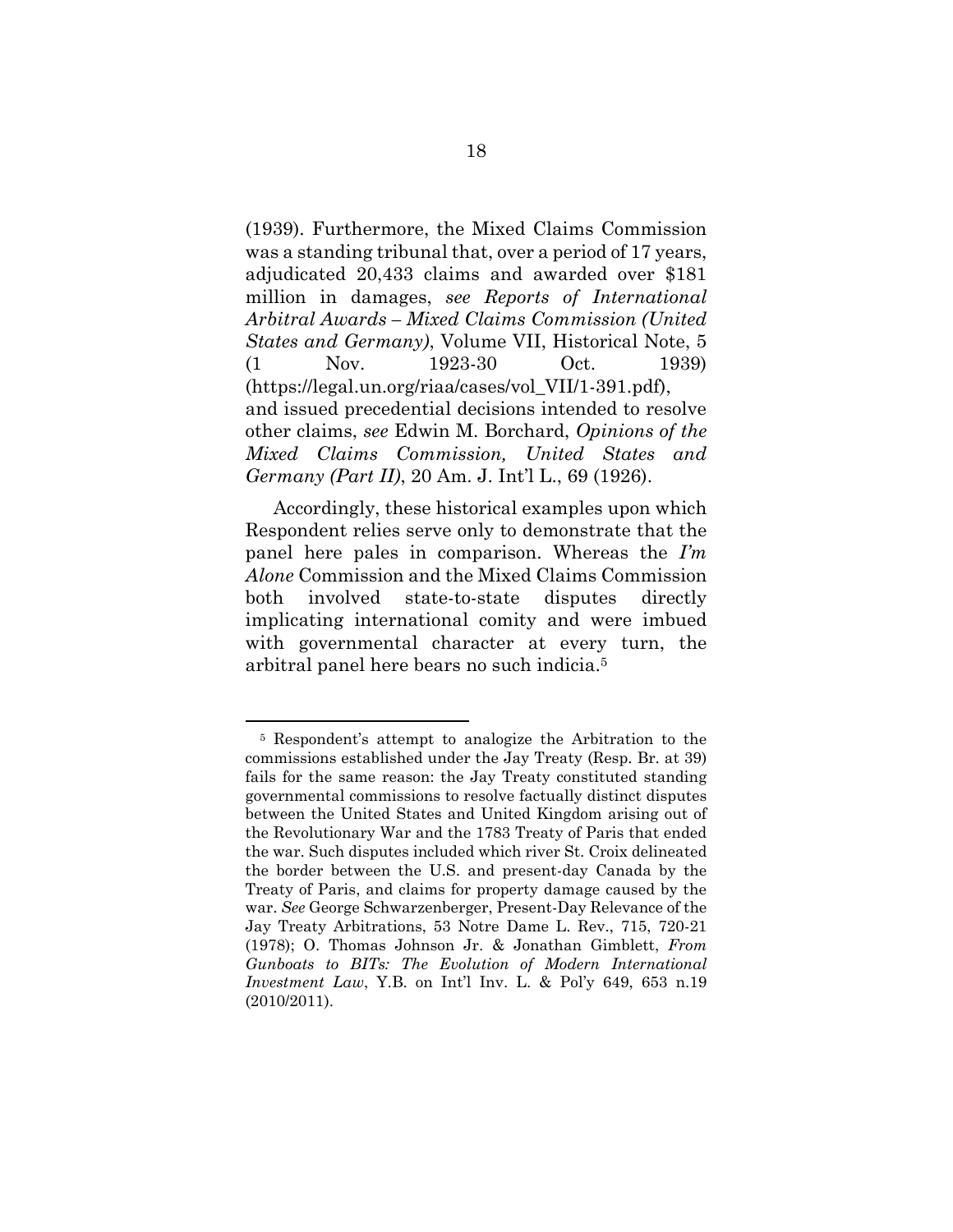C. Respondent's other arguments relating to the existence and terms of the Treaty are meritless. Respondent's claim that the arbitral panel is "a public tribunal," Resp. Br. at 2, does not withstand scrutiny. The hearings in the ad hoc Arbitration are not open to the public, the transcripts of its proceedings are maintained in confidence, and its decisions and award are confidential and will remain so unless both parties agree otherwise. Moreover, as even the decision below recognized, "[t]he three arbitrators selected are all private parties—two arbitration lawyers and one law professor—which is suggestive of a 'private' arbitration" (Pet. App. 20a). Nothing in the Treaty renders any aspect of the panel's work public.

Respondent also finds significance in the fact that the ad hoc panel on occasion refers to itself as a "tribunal." Resp. Br. at 15. That "fact," however, has no bearing on what the phrase "foreign or international tribunal" was intended to mean when Congress amended the statute. *Cf. Azar v. Allina Health Servs.*, 139 S. Ct. 1804, 1812 (2019) ("Agencies have never been able to avoid notice and comment simply by mislabeling their substantive pronouncements. On the contrary, courts have long looked to the contents of the agency's action, not the agency's self-serving *label*, when deciding whether statutory notice-and-comment demands apply") (emphasis in original); *see also Child Labor Tax Case*, 259 U.S. 20, 38 (1922) (holding that a penalty is not a tax simply because one calls it such).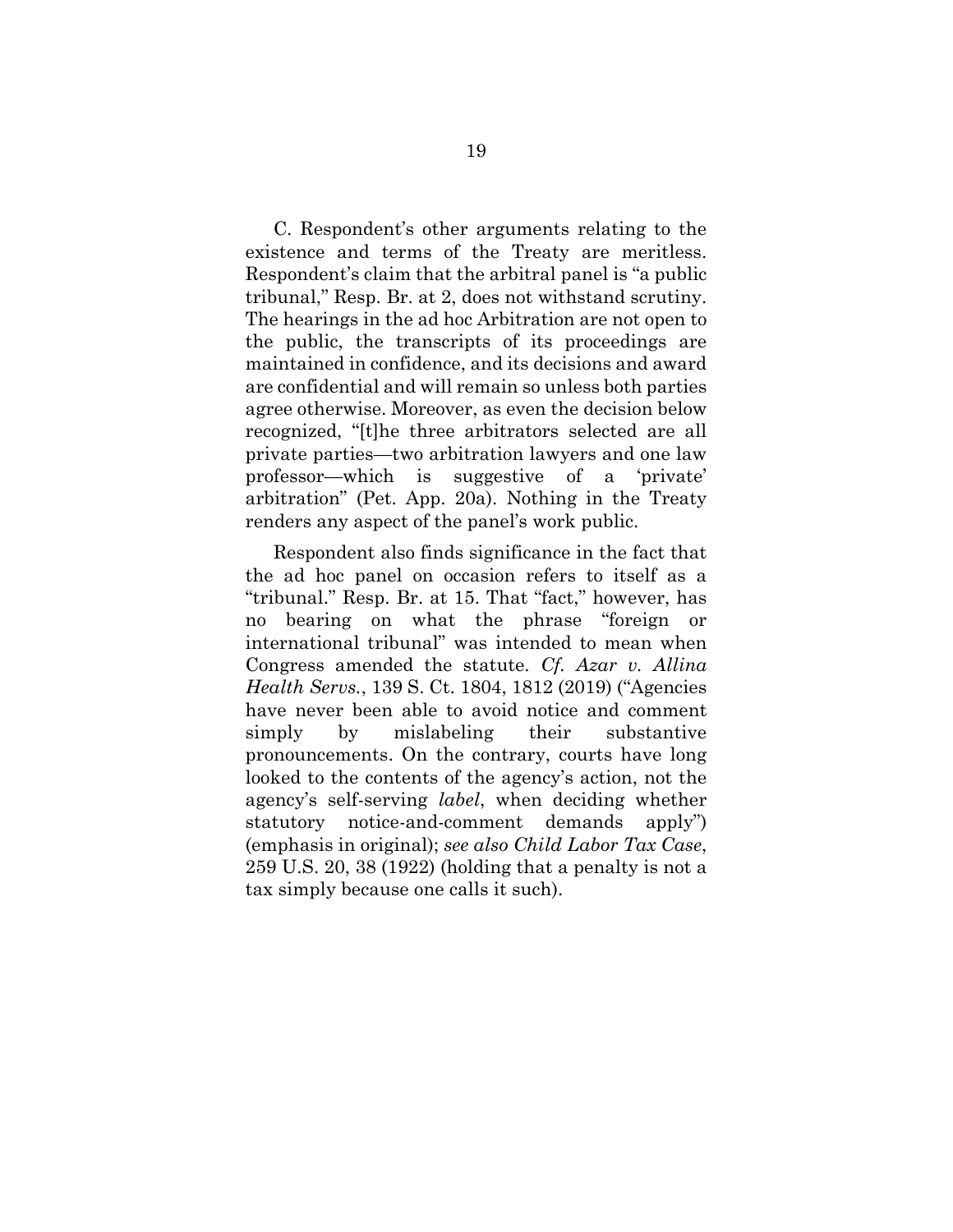## <span id="page-25-0"></span>**III. RESPONDENT'S ATTEMPT TO HARMONIZE ITS CONSTRUCTION OF § 1782 WITH THE FEDERAL ARBITRATION ACT FAILS.**

Respondent argues that there is no "conflict" arising from its interpretation of § 1782 and the limited availability of discovery under the FAA. According to Respondent, "district courts can wield their discretion" to determine whether a § 1782 request "conceals an attempt to circumvent foreign proof-gathering restrictions or other policies of a foreign country or the United States." Resp. Br. at 32 (quoting *Intel*, 542 U.S. at 265). Respondent concludes that no "unjust windfall to international litigants" would result. *Id.* Respondent is wrong.

Respondent misstates Petitioners' argument (as well as the arguments advanced by both Petitioner ZF Automotive and the United States). Respondent's expansive interpretation of § 1782 would enable district courts to order discovery for arbitrations conducted outside the United States that would be unavailable under the FAA to parties in domestic arbitrations. *See* AlixPartners Br. at 27–29; ZF Automotive Br. at 37–40; U.S. Br. at 25–27. Respondent does not and cannot explain why Congress would have intended to empower parties in foreign ad hoc arbitrations to secure greater discovery than parties to domestic arbitrations.

Respondent cites *Intel* for the proposition that a § 1782 applicant need not prove that the discovery sought would be available in an analogous domestic proceeding. But this holding is irrelevant to Petitioners' argument. *Intel* nowhere indicates that Congress meant to establish a statutory regime